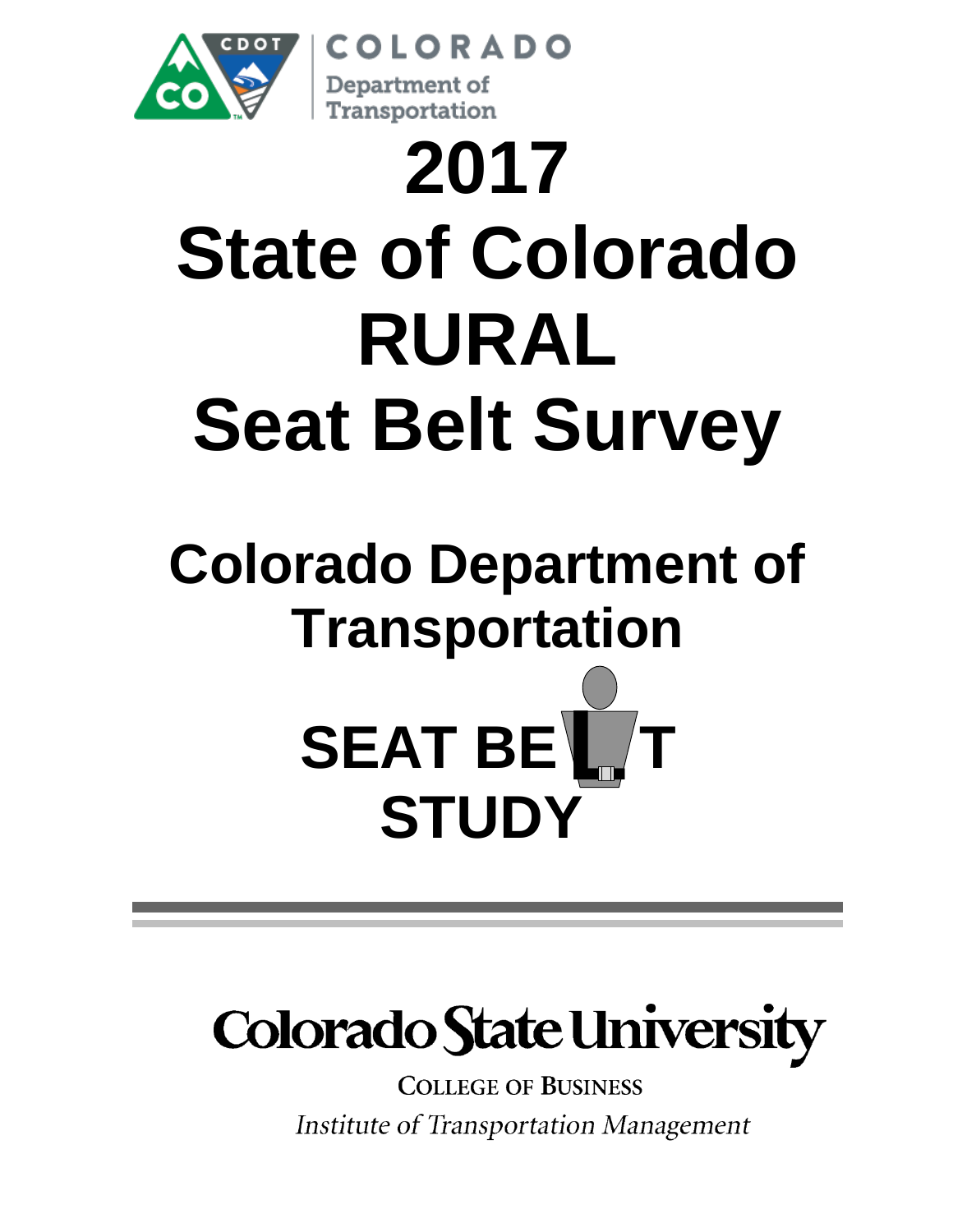

### **COLORADO** Department of



| 16 |
|----|
|    |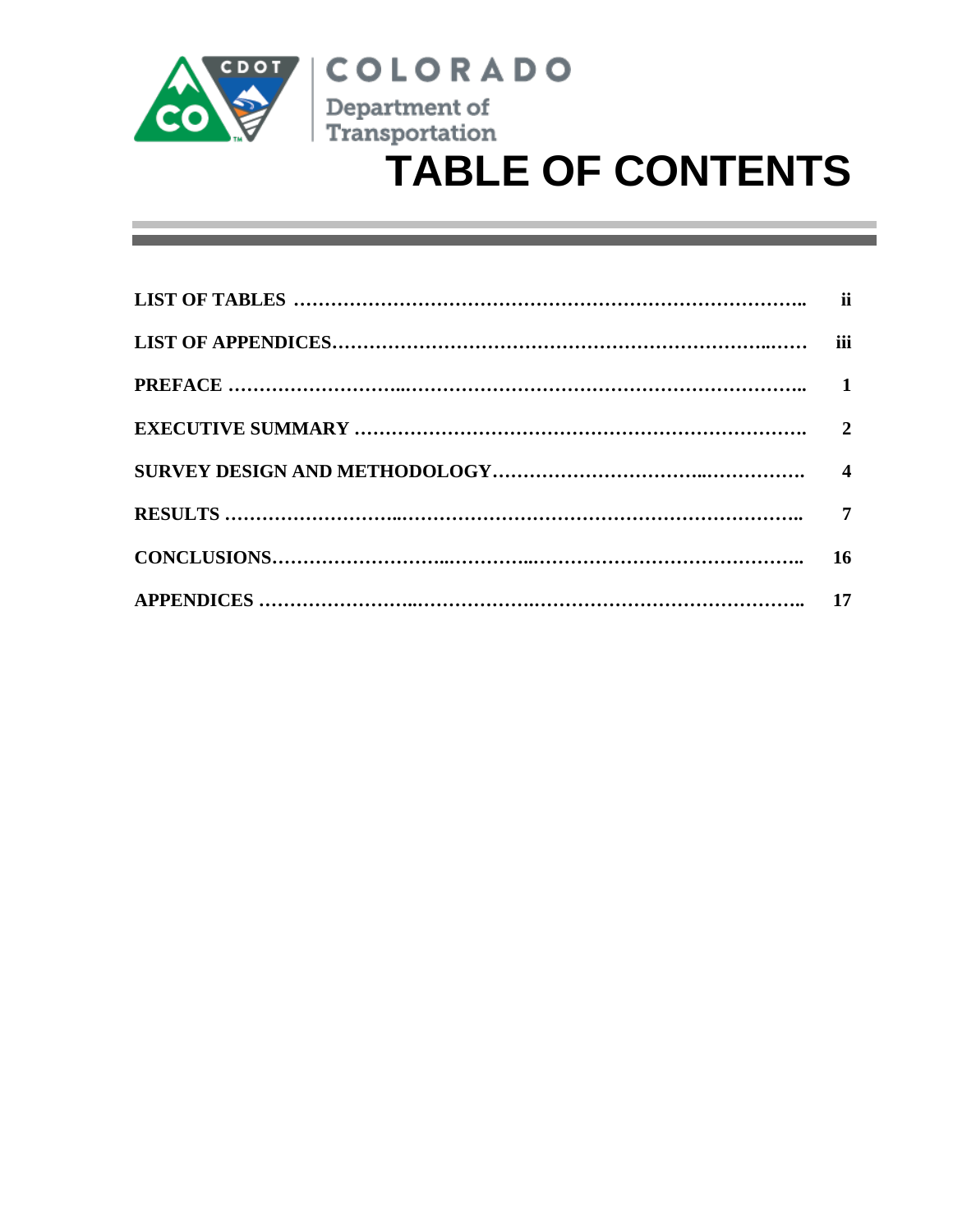### **LIST OF TABLES**

#### **Table**

| $\mathbf{1}$            | 7    |
|-------------------------|------|
| $\overline{2}$          | -8   |
| $3^{\circ}$             | - 9  |
| $\overline{\mathbf{4}}$ | - 10 |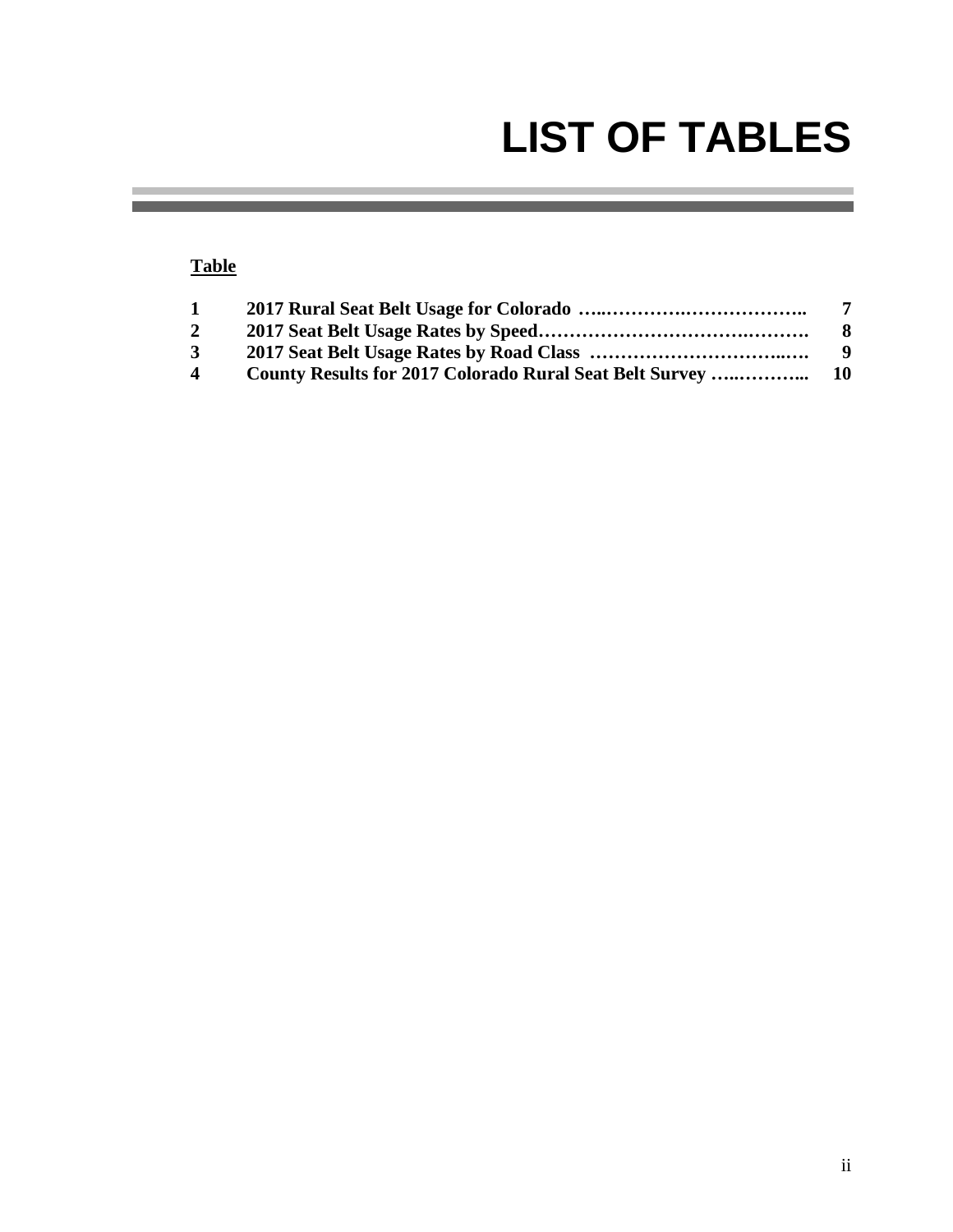# **LIST OF APPENDICES**

#### **Appendix**

| $\mathbf{1}$            | <b>Colorado Average Motor Vehicle Crash-Related Fatalities by County</b> |  |
|-------------------------|--------------------------------------------------------------------------|--|
|                         |                                                                          |  |
| $\overline{2}$          |                                                                          |  |
| $\mathbf{3}$            |                                                                          |  |
| $\overline{\mathbf{4}}$ |                                                                          |  |
| $\overline{5}$          |                                                                          |  |
| 6                       |                                                                          |  |
|                         |                                                                          |  |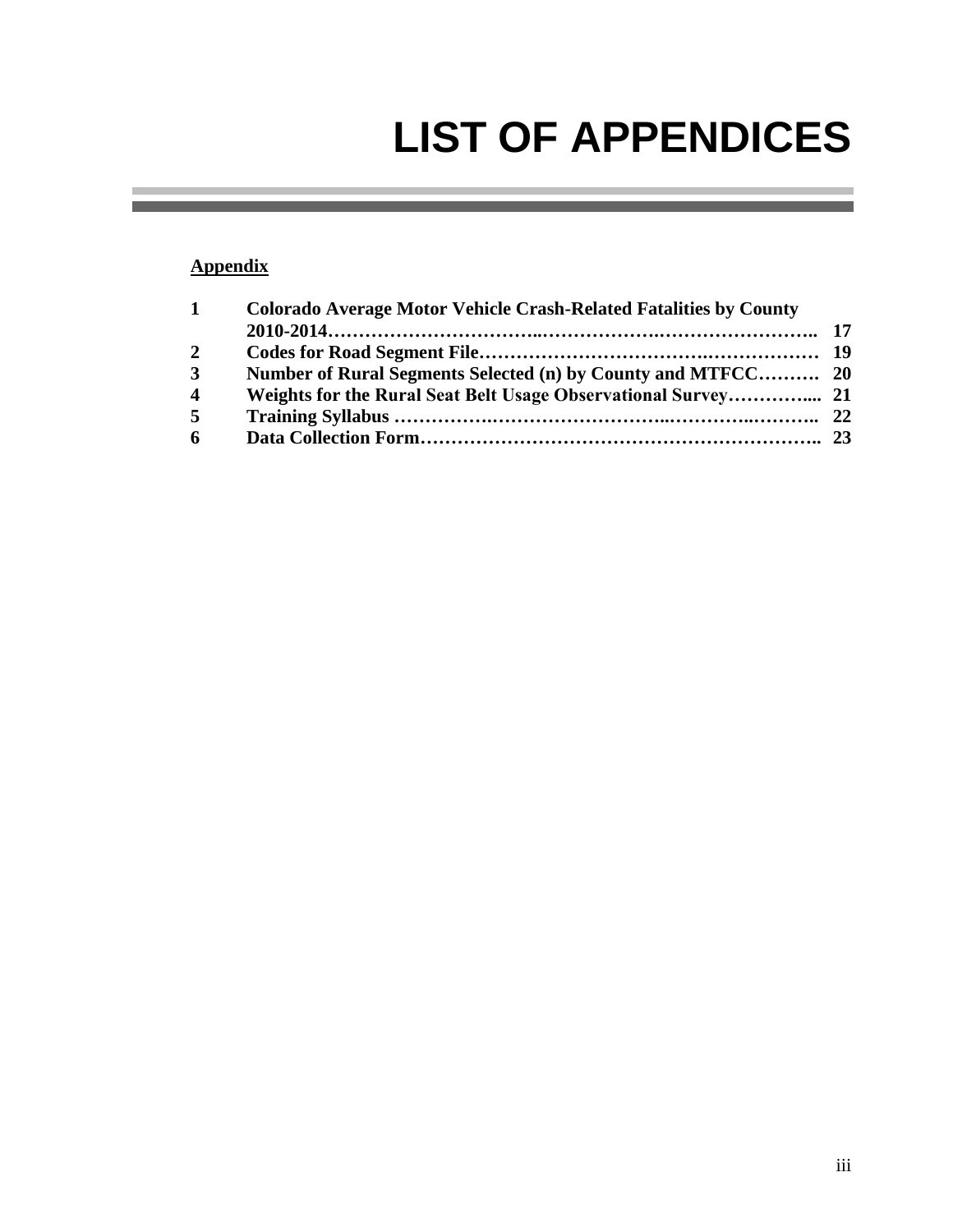### **PREFACE**

This report presents the results of a rural seat belt usage study conducted for the Colorado Department of Transportation (CDOT), Office of Transportation Safety (OTS). The primary objective of this study was to provide an estimate of the seat belt usage rate for rural counties in the State of Colorado in 2017.

This objective was accomplished by conducting a comprehensive rural seat belt usage survey at selected observation sites throughout the State. A team of observers was trained to make direct observations of traffic to properly collect and record data during a period of two consecutive weeks (June 18 through July 1, 2017) in order to determine actual seat belt usage among Colorado drivers and outboard front seat passengers. With the data and analyses emanating from this study, CDOT, Office of Transportation Safety will have current and accurate information upon which to base future transportation safety program decisions.

The Institute of Transportation Management (ITM) is pleased to have had the opportunity to work with the Office of Transportation Safety in the conduct of the 2017 Colorado Rural Seat Belt Survey. The design of this study made use of 16 counties from the Statewide Study plus four other rural counties. As this research focused upon rural, local traffic only, primary roads were not included in the surveys. With the submission of this report, the project objectives have been completed within the time parameters and budget agreed to by CDOT and ITM. The data and the analyses that are submitted to CDOT/OTS are, to the best of my knowledge, accurate and complete.

G. James Francis Principal Investigator Institute of Transportation Management Colorado State University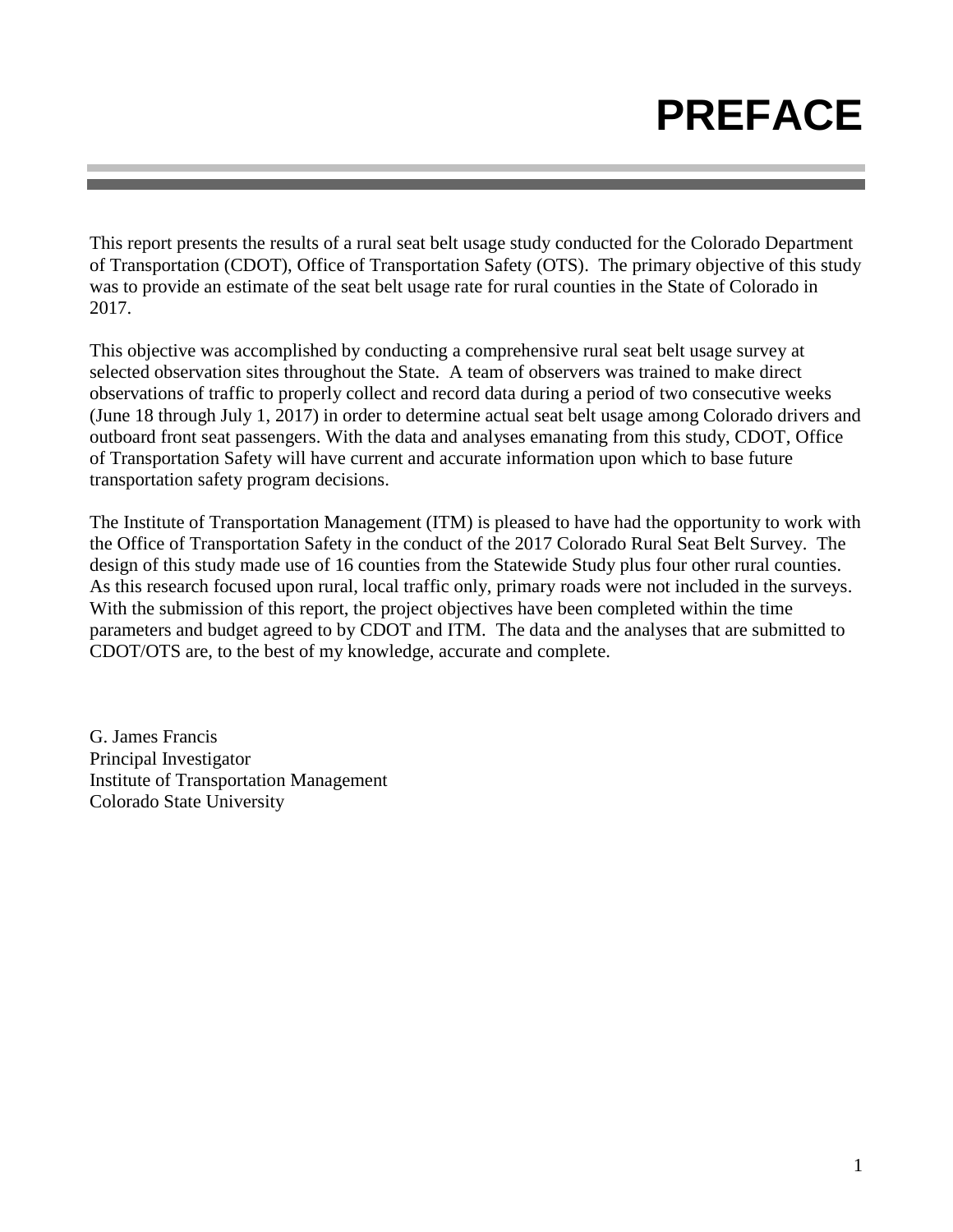# **EXECUTIVE SUMMARY**

The Institute of Transportation Management (ITM) at Colorado State University conducted a seat belt usage study in 20 rural counties in the State of Colorado from June 18 through July 1, 2017. Trained staff observed vehicles at 20 sites per county for a total of 400 sites. A total of 43,428 vehicles were observed including cars, vans, sport utility vehicles (SUVs), pickup trucks, and select commercial vehicles (10,000 pounds and under). Drivers and front seat outboard passengers of the eligible vehicles were observed for seat belt usage at predetermined observation sites within the 20 counties.

Dr. G.J. Francis served as Principal Investigator and Burt Deines as Project Coordinator. Todd Tuell of Atelior served as the lead statistician in the analysis of the data.

Field observers and supervisors were trained by the ITM team in observation and recording methods in order to properly conduct the field survey and collect data. The need for consistency and accuracy in the process of data collection was emphasized in the training and pre-survey phase of the study. Each observer was supplied with data collection sheets, maps, and site locations, as well as safety vests and hard hats.

As in previous seat belt usage surveys conducted by the Institute of Transportation Management, retired Colorado State Highway Patrol Officers were used as observers whenever possible. Because of their familiarity with interstate and state highways, as well as local and county roads and safety procedures, many potential location and safety problems were minimized. The retired patrol officers have proven to be very conscientious and reliable and have helped strengthen the validity of the results. This staffing arrangement worked very well and the continued use of the patrol officers is planned for future studies. By using independent contractors, the Institute has taken measures to ensure the integrity of the survey and analyses while involving people in the study who have the most relevant skills.

The data collected through the observations were recorded, summarized, and entered into appropriate categories for analyses. Analyses of the data yielded the following seat belt usage results among the various vehicle types:

| Usage | Standard |
|-------|----------|
|       | Error    |
| 86.8% | 1.0%     |
| 89.7% | 0.8%     |
| 91.0% | 1.1%     |
| 76.1% | 1.4%     |
| 77.0% | 2.4%     |
| 84.6% | 1.0%     |
|       |          |

The overall seat belt usage rate in the 20 counties improved from 84.4% in 2016 to 84.6% in 2017. However, the only vehicle type that had an increase in usage was SUVs. When compared to the 2017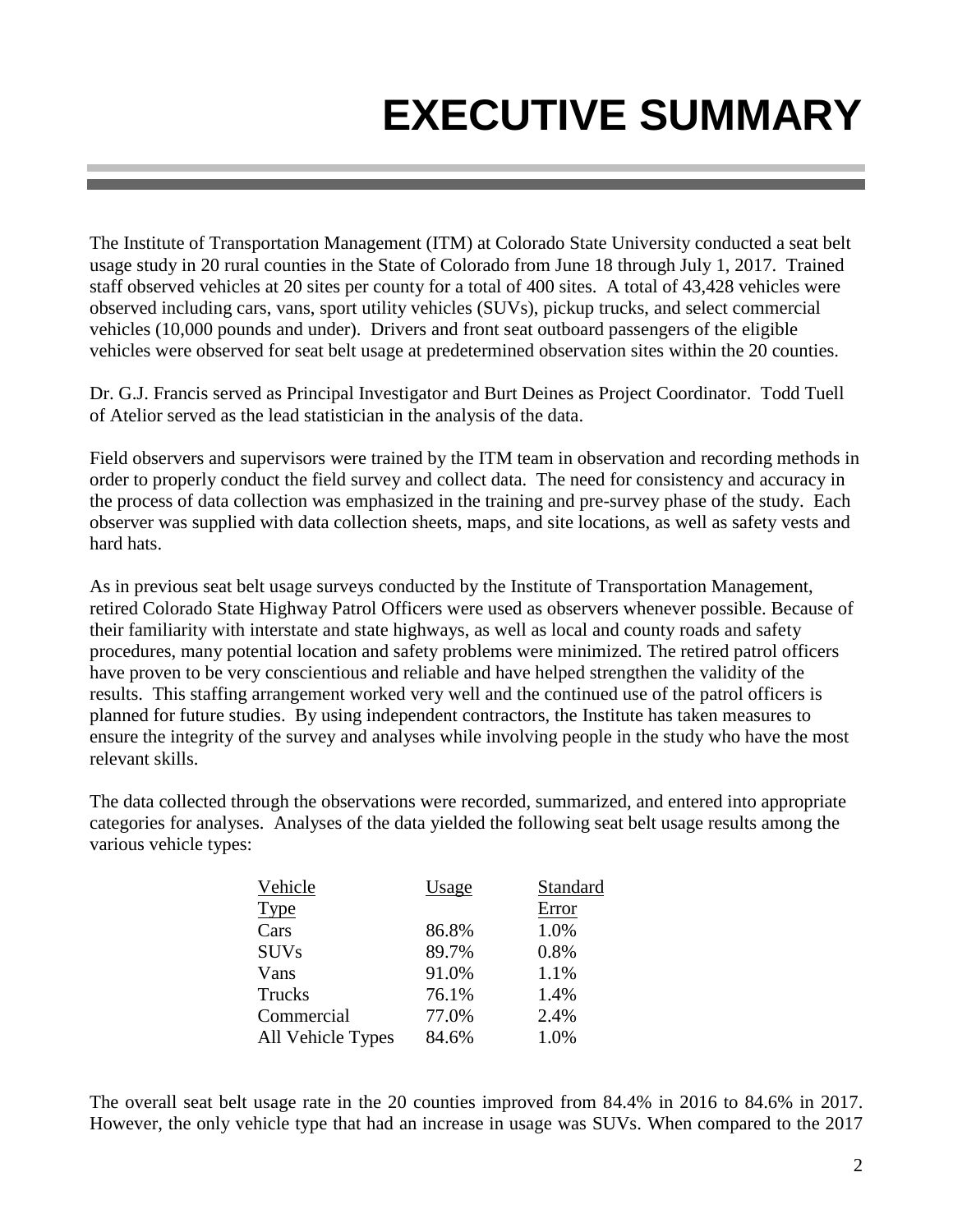Statewide Study, all vehicle types, except for trucks, were slightly higher in usage rates. Trucks were essentially the same in both studies with a statewide usage rate of 76.5 and a rural rate of 76.1.

| <b>Comparison of Rural Usage Rates</b> |       |  |  |  |  |  |  |
|----------------------------------------|-------|--|--|--|--|--|--|
| 2017                                   | 2016  |  |  |  |  |  |  |
|                                        |       |  |  |  |  |  |  |
| 86.8%                                  | 87.0% |  |  |  |  |  |  |
| 89.7%                                  | 87.3% |  |  |  |  |  |  |
| 91.0%                                  | 92.2% |  |  |  |  |  |  |
| 76.1%                                  | 77.9% |  |  |  |  |  |  |
| 77.0%                                  | 79.3% |  |  |  |  |  |  |
| 84.6%                                  | 84.4% |  |  |  |  |  |  |
|                                        |       |  |  |  |  |  |  |

County usage rates, speed of vehicles, and road classification data will be presented under the "Results" section of this report. A conclusion section will provide an overall summary of the study followed by Appendices which contain examples of the forms and processes used during the survey stage of the study.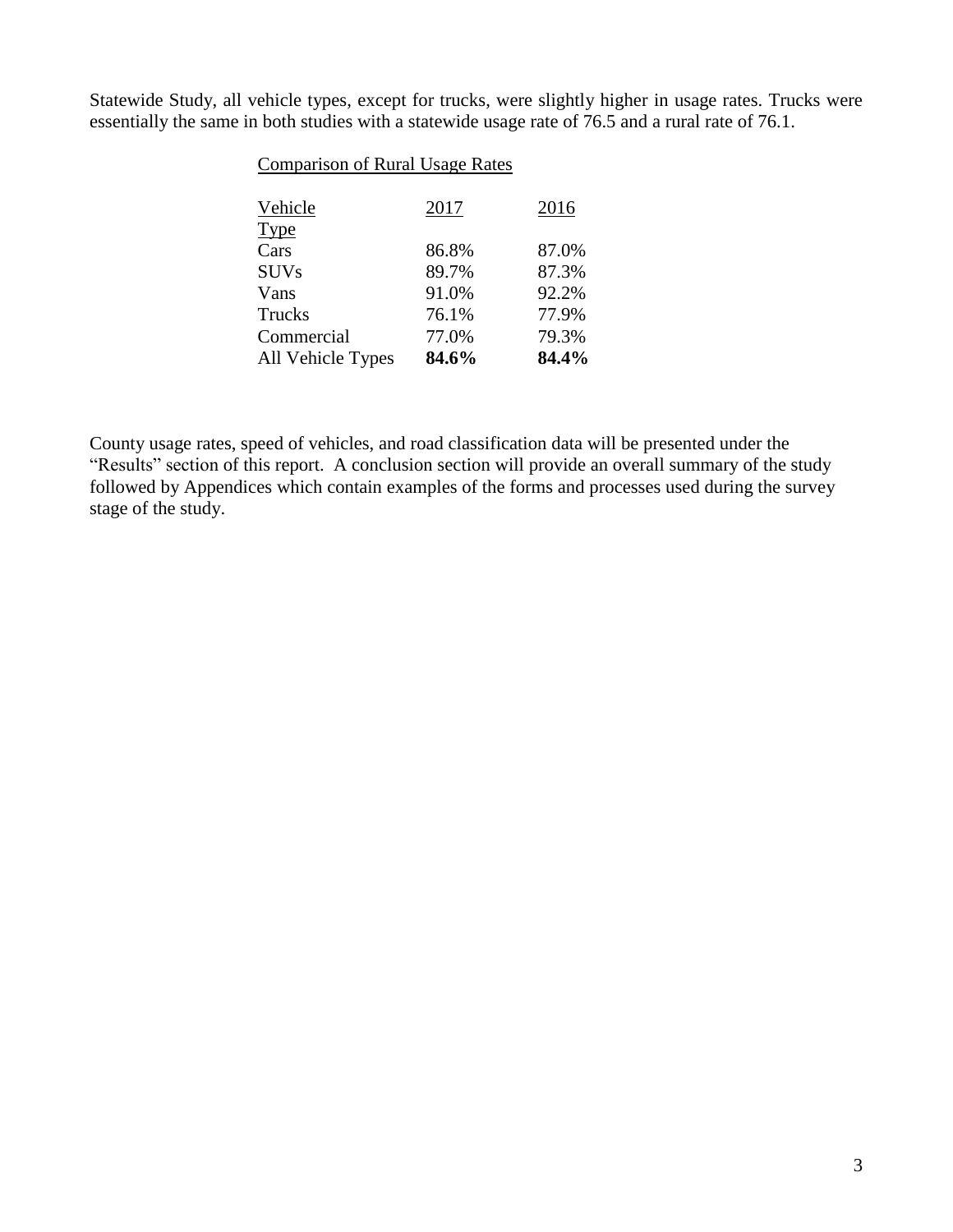### **SURVEY DESIGN AND METHODOLOGY**

The 2017 Colorado Rural Seat Belt Usage Survey has been designed to meet all of the requirements established by the Uniform Criteria for State Observational Surveys of Seat Belt Use issued by the National Highway Traffic Safety Administration (NHTSA) Final Rule, Federal Register, Vol. 76, No. 63, April 1, 2011.

For the statewide seat belt study conducted during the first two weeks of June, it is required by the "Final Rule" that counties accounting for 85% of the crash-related fatalities in the State are to be included in the survey sample. As shown in Appendix 1, 31 of the 64 counties accounted for 85.3% of the fatalities for the period of 2010 to 2014. For this study, focusing upon rural counties, there were only four (4) counties not included in the 31 aforementioned counties: Washington, Logan, Huerfano, and Teller. The other 16 counties comprising the sample were part of the Statewide Study as they fell within the 85% guideline. All 20 counties were used as strata for sampling road segments.

Road segments were selected systematically with probability proportional to size (PPS) from all segments in the stratified counties. The road segments were serpentine sorted by latitude and longitude within counties, which makes the sampling spatially more uniform within counties. The research design therefore involves a stratified system PPS sample of data collection sites.

Roads within the counties were grouped according to the secondary and local classifications. Primary roads were not included in the sample frame as the objective was to focus upon local traffic in rural areas of the state. Classifications are determined by the length of the road and the volume of traffic. All road segments in the sample counties were identified, and a sample of these segments was selected for observation. Definitions for road segments are provided in Appendix 2, and the selected road segments within each county are listed in Appendix 3. Appendix 4 illustrates the weights of the segments within each county that were used in the calculation of the estimate of the statewide seat belt usage

#### **Sample Size**

A total of 400 sites (road segments) of secondary and local roads was determined to be a representative sample. Sample size determination was, in large measure, governed by time constraints and the precision requirement of the study since NHTSA requires the standard error to be <2.5%. A decision as to how many roadways to select and assign for observation during the observation period required a balance between issues of statistical reliability and observer productivity. There was a practical need to select an optimal number of road segments for study so that observers would not spend inordinate amounts of time traveling from site to site. With all of those issues given consideration as well as the NHTSA requirements and needs of the contracting organizations, a total sample of 400 observational time periods and sites were selected.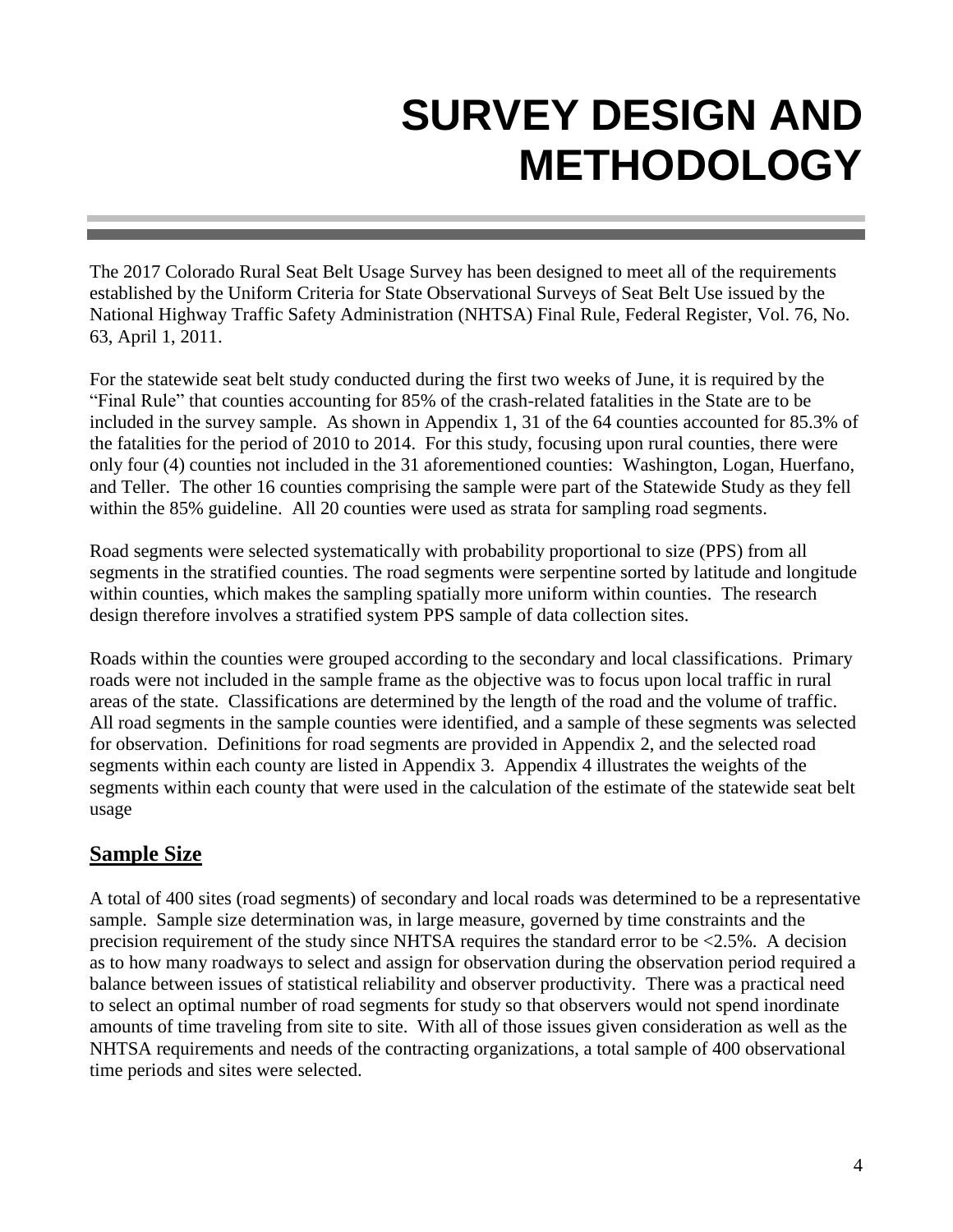#### **Data Collection and Analysis**

Observers and quality control monitors were trained in the appropriate procedures for observing seat belt usage and recording data. Scheduling, site locations, and internal operational protocol were included in the training syllabus which also gives an overview of the topics covered during the session (Appendix 5).

For the purposes of this study, an observational site was defined as a specific road intersection where observations take place. Observations were conducted at each site for 40 minutes of each hour between the hours of 7:00 a.m. and 6:00 p.m. during a period of two consecutive weeks (June 18 through July 1, 2017). Twenty minutes were allowed for recording data and moving to the next observation site. Start times and days were staggered in order to have a representative sample from both peak and non-peak traffic. When possible, traffic was observed for safety reasons from inside the sample road segment at or near the point where the traffic was leaving the segment.

Drivers and front seat outboard passengers were observed in cars, vans, pickup trucks, SUVs, and select commercial vehicles (10,000 pounds and under). Observers generally chose one lane of traffic traveling in one direction to observe seat belt usage. The data were recorded as "yes," "no," or "nonobservable" for the driver and front seat outboard passenger.

The data were transferred from the field summary sheets to forms placing the data in specific categories for analysis. To maintain continuity with results from prior years, the SAS code from past studies was translated into ratio estimates computed by the R Survey package. The R code was then applied to 2016 data to ensure similar estimates were produced. The overall usage estimate (percentage) and usage estimates by vehicle type were then calculated for the 2017 data using the svyratio function. For the usage estimates by the various domains (vehicle speed, road class, and county) the svyby function was used. Both the svyratio and svyby functions take into account the design used in selecting the sample. The cv and coef functions were employed to calculate the coefficients of variation and 95% confidence interval limits for the estimates.

Using this procedure, seat belt usage rates in the 20 rural counties were estimated along with a determination of the standard errors and coefficients of variation. The survey sample size was large enough to allow estimates of usage rates for various domains of counties, vehicle types, speed, and road class.

In summary, the research design included the following elements that were critical to this study:

- 1. Samples were probability-based from the population of road segments within each county, yielding unbiased estimates of seat belt usage for the State's driver and outboard front seat passenger population for vehicles falling within the parameters of this study.
- 2. The sample data were collected through direct observation of seat belt usage at the predetermined sites by qualified and trained observers. Observation times were assigned and rescheduled if weather interfered or other conditions existed which made observations at a particular site unsafe or unproductive.
- 3. The population of interest was the driver and outboard front seat passenger of cars, vans, SUVs, light trucks, and select commercial vehicles (10,000 pounds and under).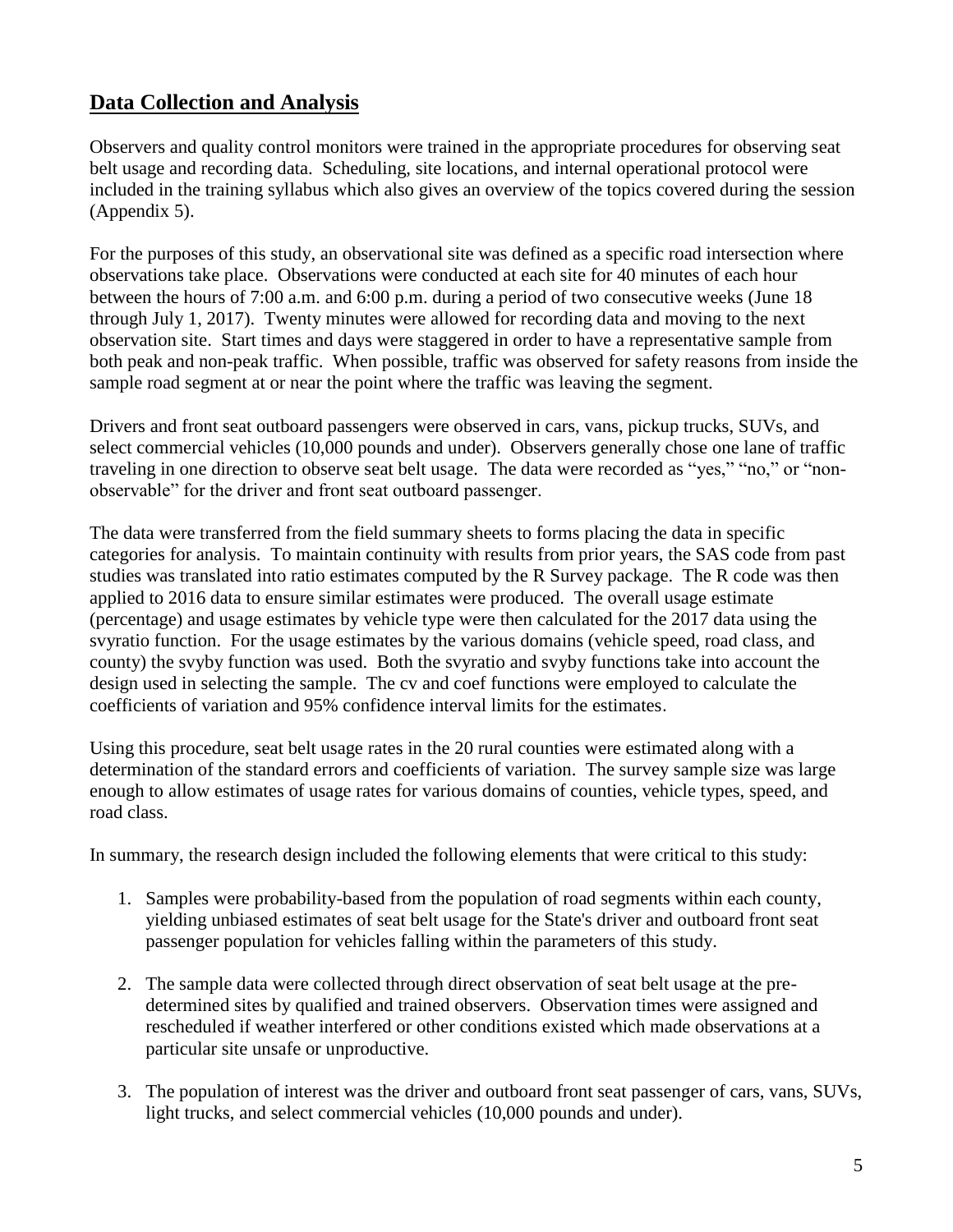- 4. Observations were conducted in daylight hours from June 18 through July 1, 2017 between the hours of 7:00 AM and 6:00 PM.
- 5. Observation start times were staggered in order to obtain a representative sample from rush hour (peak traffic) and non-rush hour (non-peak traffic) time frames.
- 6. Observational data were recorded on counting sheets and summarized (See Appendix 6). The data were then transcribed to create a digital record and entered onto field summary forms, which served as input into the R survey package for data reduction.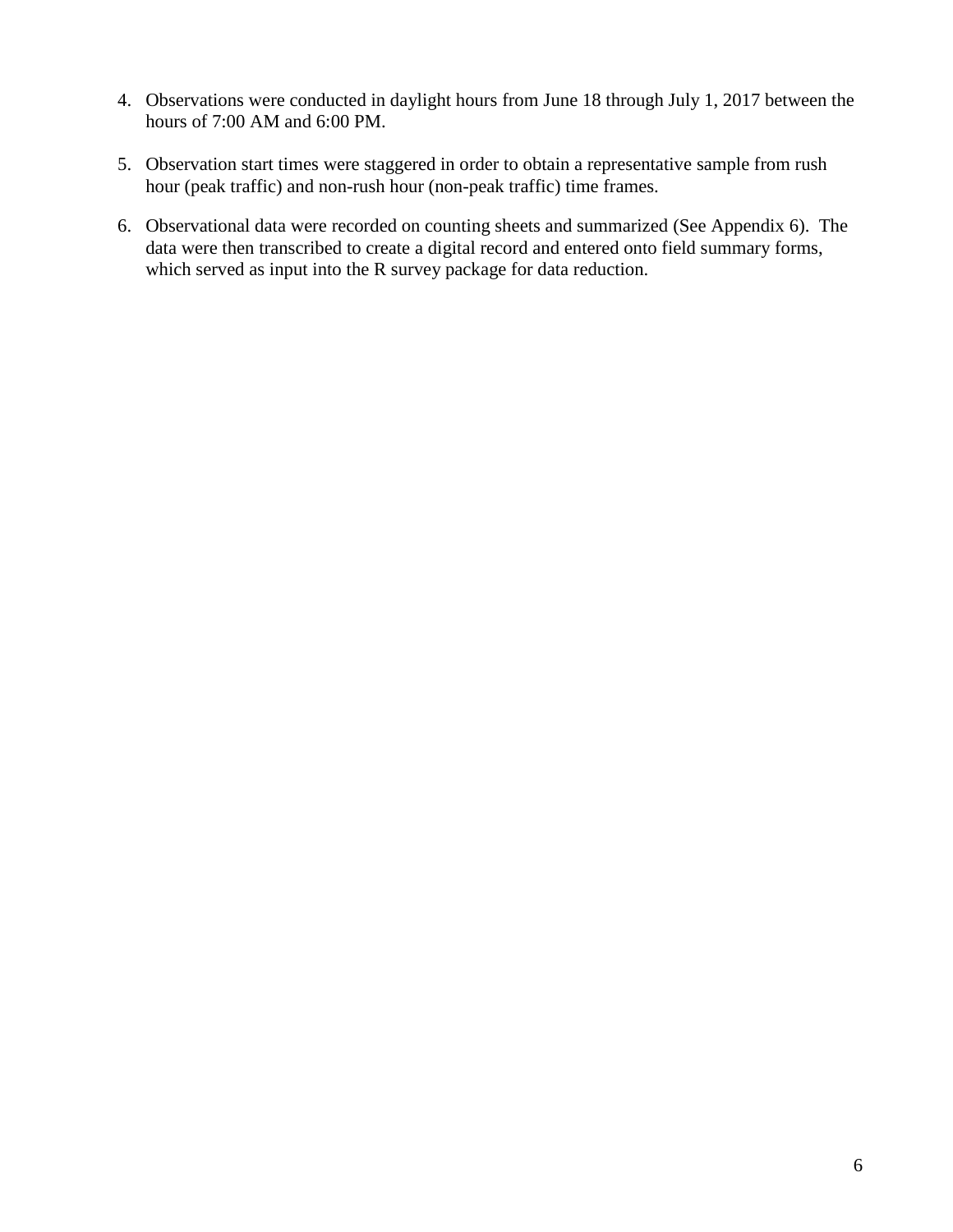## **RESULTS**

#### **Rural Survey Results**

The 2017 Colorado Rural Seat Belt Usage Survey was designed to meet, as closely as possible, all the requirements established by the Uniform Criteria for State Observational Surveys of Seat Belt Use issued by the National Highway Traffic Safety Administration (NHTSA) Final Rule, Federal Register, Vol. 76, No. 63, April 1, 2011. The exception, because of the need to sample only rural counties, was the inclusion of four counties outside the 85% guideline mentioned earlier in this report.

The rural survey collected data at 400 sites as a multistage, stratified, random sample. As shown in Table 1, the 2017 rural seat belt usage estimate for Colorado (cars, SUVs, vans, pickup trucks, and select commercial vehicles 10,000 pounds and under) over the sampling period was 84.6%. A 95% confidence interval constructed with regard to the overall seat belt usage rate is from 82.6% to 86.5%.

Vans and SUVs had the highest seat belt usage rates of 91.0% and 89.7%, respectively. Trucks (76.1) and commercial vehicles (77.0) were slightly lower in 2017 than 2016. Commercial vehicles were also somewhat lower at 77.0%.

| Obs | <b>VehicleType</b>                 |      |     | <b>Percent   StdErr   LowerCL   UpperCL</b> |      |
|-----|------------------------------------|------|-----|---------------------------------------------|------|
| 1   | Overall for<br><b>All Vehicles</b> | 84.6 | 1.0 | 82.6                                        | 86.5 |
| 2   | Cars                               | 86.8 | 1.0 | 84.8                                        | 88.9 |
| 3   | <b>SUV</b>                         | 89.7 | 0.8 | 88.2                                        | 91.3 |
| 4   | Vans                               | 91.0 | 1.1 | 88.9                                        | 93.0 |
| 5   | Trucks                             | 76.1 | 1.4 | 73.3                                        | 78.9 |
| 6   | Commercial                         | 77.0 | 2.4 | 72.3                                        | 81.6 |

#### **Table 1: 2017 Rural Seat Belt Usage Rates for Colorado**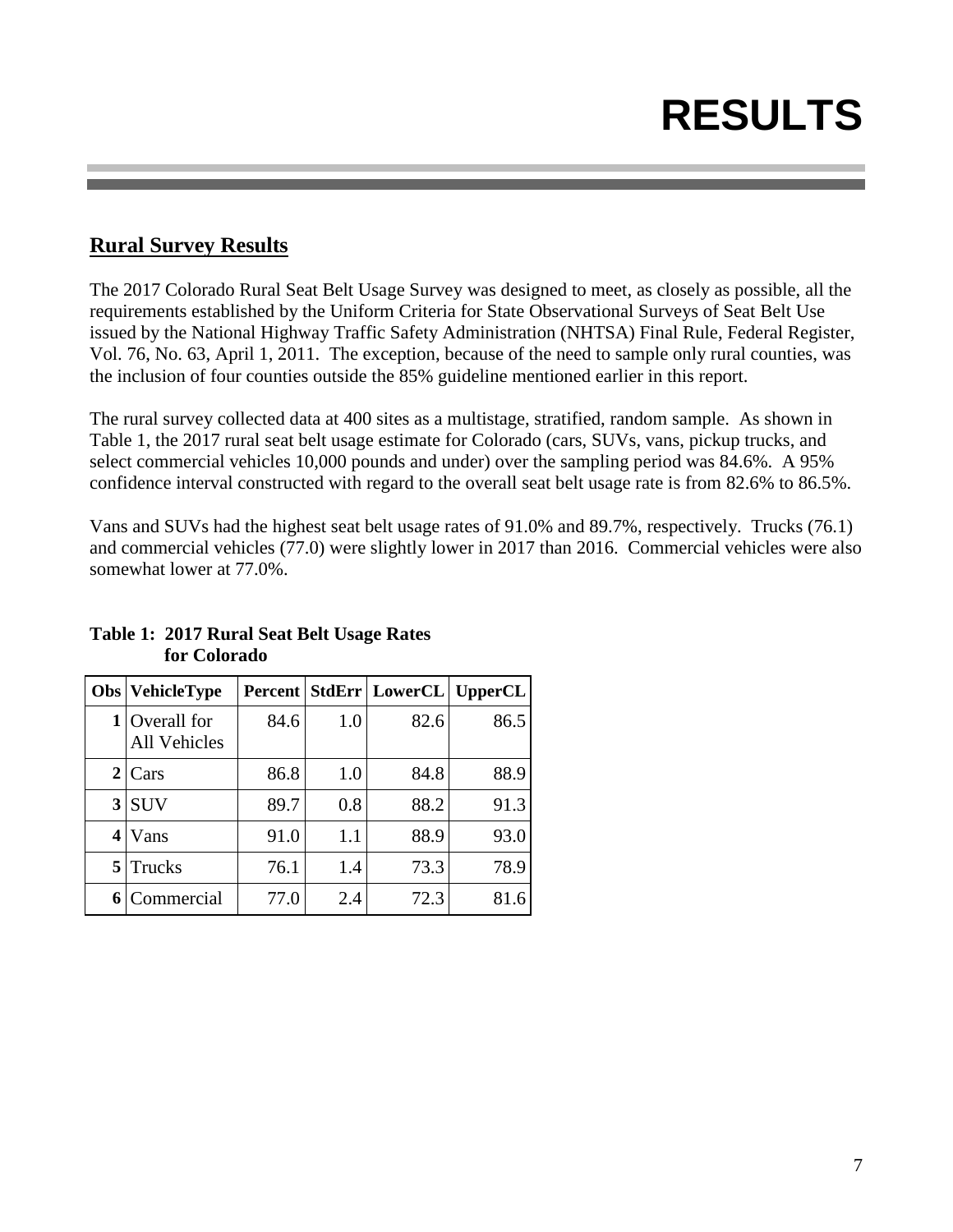Unlike other CDOT/ITM seat belt surveys, the results for the rural study demonstrate rather mixed data regarding the usual correlation between speed and seat belt usage. There are several hypotheses as to why this phenomenon exists, including the influence of a "rural" culture, but none have been tested and cannot be associated with this data. In other studies, higher speeds translated into drivers/passengers being more likely to use their seat belts. None of the various vehicle types demonstrate the usual consistency in the correlation of seat belt usage and speed of the vehicles. One of the variables involved is the fact that no primary roads (where speeds are higher) were included in this study. Beyond that the phenomenon of higher seat belt usage at lower speeds is a result that is unique to this rural study.

|                         | <b>VehicleType</b> | <b>Speed</b> | Percent |     | StdErr LowerCL | <b>UpperCL</b> |
|-------------------------|--------------------|--------------|---------|-----|----------------|----------------|
| $\mathbf{1}$            | All<br>Vehicles    | $0 - 30$     | 85.7    | 1.0 | 83.7           | 87.7           |
| $\overline{2}$          | All<br>Vehicles    | $31 - 50$    | 83.9    | 1.9 | 80.1           | 87.6           |
| 3 <sup>1</sup>          | All<br>Vehicles    | $>50$        | 82.4    | 2.3 | 77.9           | 86.9           |
| $\overline{\mathbf{4}}$ | Cars               | $0 - 30$     | 87.2    | 1.0 | 85.2           | 89.2           |
| 5                       | Cars               | $31 - 50$    | 86.2    | 2.2 | 81.9           | 90.4           |
| 6                       | Cars               | >50          | 88.6    | 2.4 | 83.9           | 93.3           |
| $\overline{7}$          | <b>SUVs</b>        | $0 - 30$     | 91.8    | 0.9 | 90.0           | 93.7           |
| 8                       | <b>SUVs</b>        | $31 - 50$    | 88.0    | 1.6 | 84.9           | 91.1           |
| $\boldsymbol{9}$        | <b>SUVs</b>        | $>50$        | 88.6    | 2.5 | 83.7           | 93.4           |
| 10                      | Vans               | $0 - 30$     | 92.9    | 1.5 | 90.1           | 95.8           |
| 11                      | Vans               | $31 - 50$    | 89.7    | 1.6 | 86.5           | 92.9           |
| 12                      | Vans               | $>50$        | 86.5    | 5.4 | 75.9           | 97.0           |
| 13                      | Trucks             | $0 - 30$     | 77.4    | 1.8 | 73.8           | 81.0           |
| 14                      | Trucks             | $31 - 50$    | 75.9    | 2.3 | 71.4           | 80.4           |
| 15                      | Trucks             | $>50$        | 70.4    | 3.8 | 62.9           | 77.9           |
| 16                      | Commercial         | $0 - 30$     | 69.2    | 3.4 | 62.5           | 75.9           |
| 17                      | Commercial         | $31 - 50$    | 81.8    | 2.5 | 76.9           | 86.6           |
| 18                      | Commercial         | $>50$        | 72.8    | 6.6 | 59.9           | 85.5           |

**Table 2: 2017 Seat Belt Usage Rates by Speed**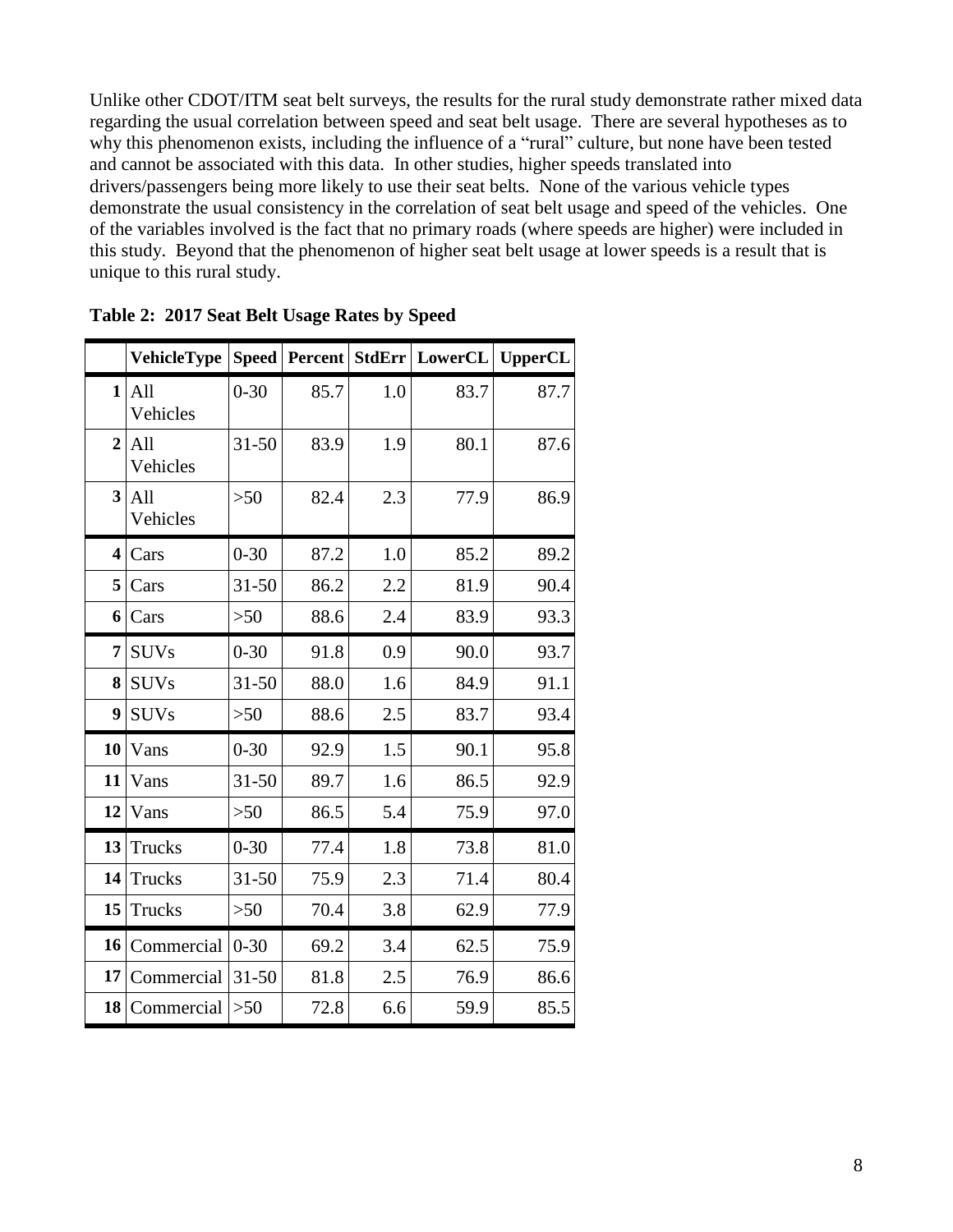Seat belt usage by road class is displayed in Table 3. Because the objective of the study was to determine the seat belt usage rate of the rural population on local roads neither primary roads or interstate highways were included. Since the primary highways carry a large percentage of out of state tourist traffic during the summer months, the traffic is generally not representative of local, rural Colorado population.

Vans have the highest usage rate on both local roads (93.4%) and secondary roads (88.8%). SUVs are second in both categories with 92.4% on local roads and 86.7% on secondary roads. When considering all vehicles, the usage rate on local roads and streets is higher (86.5%) than on the secondary roads (82.5%).

| Obs          | <b>VehicleType</b>  | <b>MTFCC</b>      | Percent |     | <b>StdErr LowerCL</b> | <b>UpperCL</b> |
|--------------|---------------------|-------------------|---------|-----|-----------------------|----------------|
| $\mathbf{1}$ | <b>All Vehicles</b> | S <sub>1200</sub> | 82.5    | 2.1 | 78.4                  | 86.6           |
| 2            | All Vehicles        | S <sub>1400</sub> | 86.5    | 0.8 | 85.0                  | 88.1           |
| $\mathbf{3}$ | Cars                | S1200             | 85.0    | 2.4 | 80.3                  | 89.7           |
| 4            | Cars                | S <sub>1400</sub> | 88.5    | 0.9 | 96.7                  | 90.2           |
| 5            | <b>SUVs</b>         | S <sub>1200</sub> | 86.7    | 1.8 | 83.3                  | 90.2           |
| 6            | <b>SUVs</b>         | S <sub>1400</sub> | 92.4    | 0.8 | 90.8                  | 93.9           |
| 7            | Vans                | S1200             | 88.8    | 1.6 | 85.7                  | 91.8           |
| 8            | Vans                | S <sub>1400</sub> | 93.4    | 1.5 | 90.4                  | 96.3           |
| 9            | Trucks              | S <sub>1200</sub> | 74.4    | 2.5 | 69.5                  | 79.3           |
| 10           | Trucks              | S <sub>1400</sub> | 77.7    | 1.6 | 74.7                  | 80.8           |
| 11           | Commercial          | S1200             | 79.9    | 2.7 | 74.6                  | 85.2           |
| 12           | Commercial          | S <sub>1400</sub> | 71.9    | 3.2 | 65.7                  | 78.2           |

**Table 3: 2017 Seat Belt Usage Rates by Road Class**

 $S1200 =$  Secondary Road

S1400 = Local Neighborhood Road, Rural Road, City Street

Table 4 displays individual county results for the rural seat belt survey for all vehicle types. Morgan had the highest seat belt usage rate at 94.9% with Huerfano (91.2%), Mesa (90.5%) and Weld (90.4%) being second through fourth. Montrose had the lowest seat belt usage at 67.2%. La Plata County was the next to lowest with 70.6%. Only two counties, Cheyenne and Delta, had standard errors above the 3.0% level.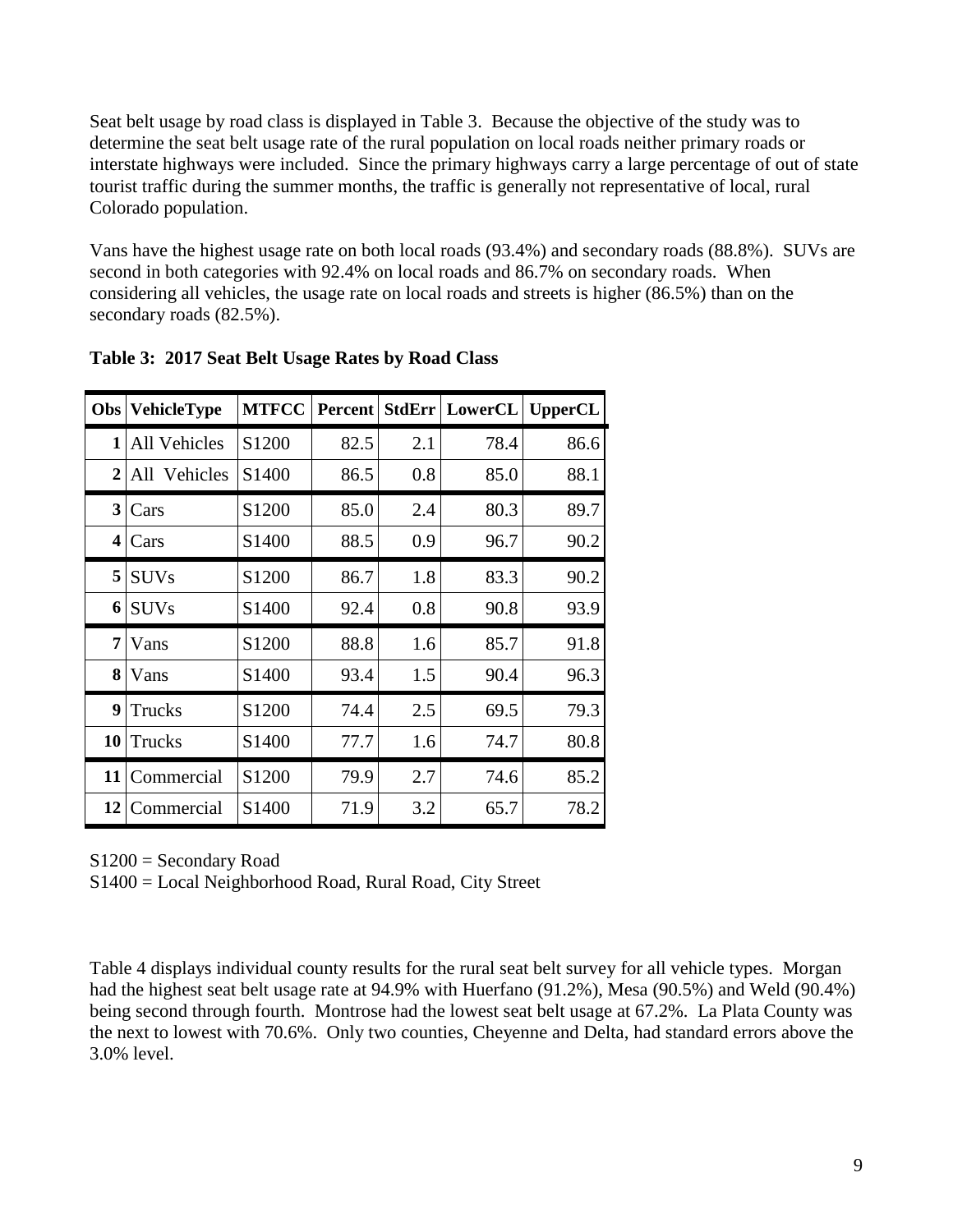| Obs                     | <b>VehicleType</b> | County     | <b>Percent</b> | <b>StdErr</b> | LowerCL | <b>UpperCL</b> |
|-------------------------|--------------------|------------|----------------|---------------|---------|----------------|
| 1                       | All Vehicles       | Cheyenne   | 76.5           | 3.7           | 69.3    | 83.7           |
| $\overline{2}$          | All Vehicles       | Delta      | 76.0           | 4.3           | 67.6    | 84.3           |
| 3                       | All Vehicles       | Eagle      | 81.0           | 1.0           | 79.0    | 83.0           |
| $\overline{\mathbf{4}}$ | All Vehicles       | Fremont    | 83.6           | 0.9           | 81.8    | 85.4           |
| 5                       | All Vehicles       | Garfield   | 83.0           | 1.5           | 79.9    | 86.0           |
| 6                       | All Vehicles       | Gunnison   | 75.9           | 1.9           | 72.2    | 79.6           |
| 7                       | All Vehicles       | Huerfano   | 91.2           | 1.1           | 89.1    | 93.3           |
| 8                       | All Vehicles       | La Plata   | 70.6           | 2.6           | 65.5    | 75.7           |
| 9                       | All Vehicles       | Las Animas | 81.7           | 2.4           | 77.1    | 86.3           |
| 10                      | All Vehicles       | Lincoln    | 82.2           | 2.2           | 77.9    | 86.6           |
| 11                      | All Vehicles       | Logan      | 74.1           | 1.3           | 71.5    | 76.7           |
| 12                      | All Vehicles       | Mesa       | 90.5           | 0.8           | 88.9    | 92.1           |
| 13                      | All Vehicles       | Montezuma  | 74.1           | 2.5           | 69.3    | 78.9           |
| 14                      | All Vehicles       | Montrose   | 67.2           | 1.6           | 64.0    | 70.3           |
| 15                      | All Vehicles       | Morgan     | 94.9           | 0.6           | 93.8    | 96.0           |
| 16                      | All Vehicles       | Park       | 86.9           | 1.7           | 83.5    | 90.3           |
| 17                      | All Vehicles       | Summit     | 87.3           | 0.8           | 85.6    | 88.9           |
| 18                      | All Vehicles       | Teller     | 79.4           | 1.9           | 75.6    | 83.1           |
| 19                      | All Vehicles       | Washington | 71.6           | 2.9           | 66.0    | 77.2           |
| 20                      | All Vehicles       | Weld       | 90.4           | 1.7           | 87.0    | 93.8           |
| 21                      | Cars               | Cheyenne   | 87.7           | 2.8           | 82.2    | 93.2           |
| 22                      | Cars               | Delta      | 78.6           | 2.7           | 73.4    | 83.8           |
| 23                      | Cars               | Eagle      | 79.8           | 1.8           | 76.2    | 83.4           |
| 24                      | Cars               | Fremont    | 81.4           | 1.5           | 78.4    | 84.4           |
| 25                      | Cars               | Garfield   | 81.2           | 2.1           | 77.1    | 85.4           |
| 26                      | Cars               | Gunnison   | 74.8           | 1.8           | 71.3    | 78.3           |
| 27                      | Cars               | Huerfano   | 93.3           | 0.9           | 91.5    | 95.1           |
| 28                      | Cars               | La Plata   | 68.1           | 2.4           | 63.3    | 72.9           |
| 29                      | Cars               | Las Animas | 83.1           | 2.9           | 77.4    | 88.8           |
| 30                      | Cars               | Lincoln    | 82.7           | 2.8           | 77.1    | 88.3           |
| 31                      | Cars               | Logan      | 72.4           | 1.9           | 68.7    | 76.1           |

**Table 4: County Results for 2017 Colorado Rural Seat Belt Survey**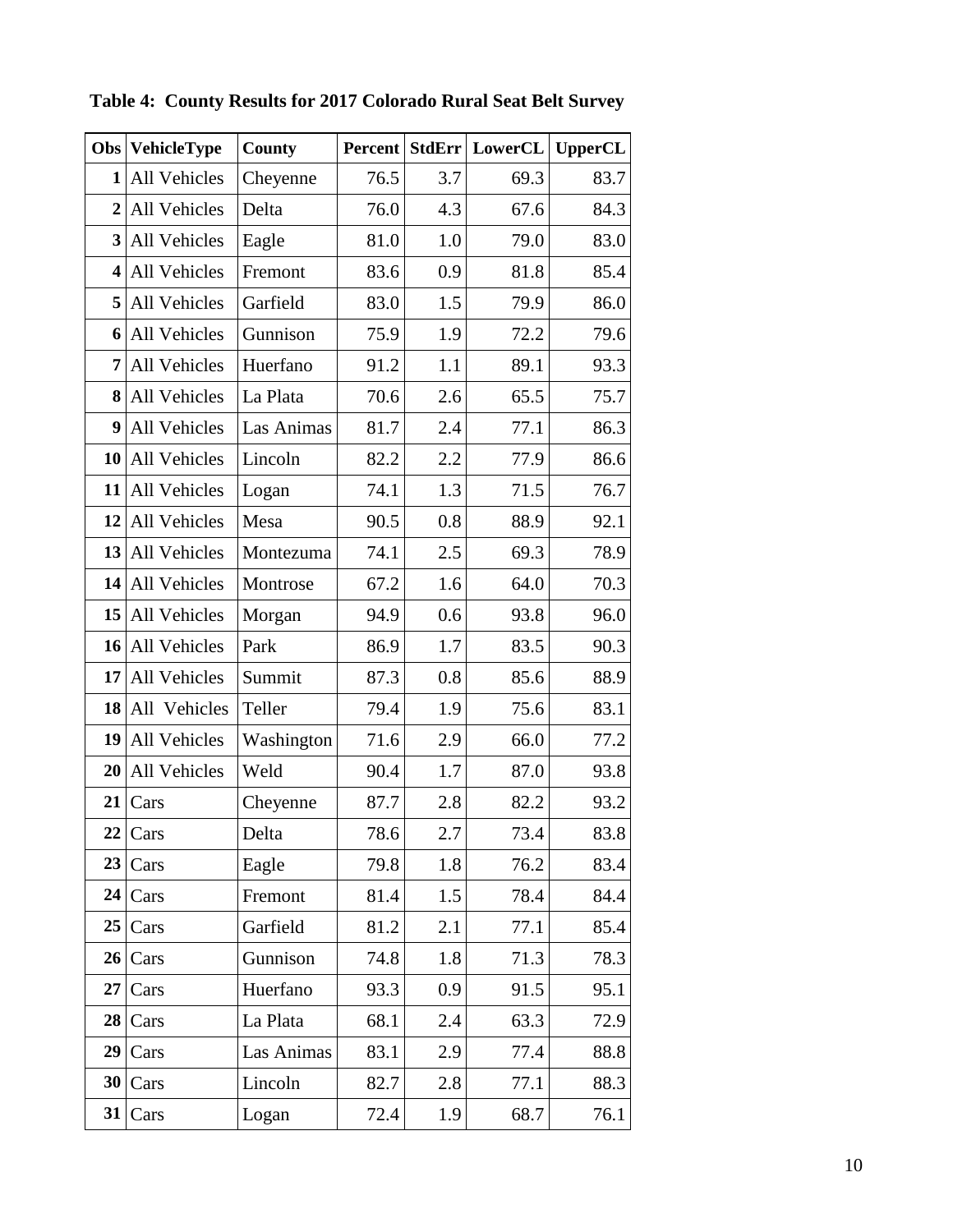| Obs | <b>VehicleType</b> | <b>County</b> | <b>Percent</b> |     | StdErr LowerCL | <b>UpperCL</b> |
|-----|--------------------|---------------|----------------|-----|----------------|----------------|
| 32  | Cars               | Mesa          | 88.7           | 1.4 | 86.0           | 91.4           |
| 33  | Cars               | Montezuma     | 78.2           | 1.9 | 74.4           | 82.0           |
| 34  | Cars               | Montrose      | 69.6           | 1.8 | 66.1           | 73.2           |
| 35  | Cars               | Morgan        | 98.8           | 0.4 | 98.1           | 99.6           |
| 36  | Cars               | Park          | 87.3           | 1.7 | 84.1           | 90.6           |
| 37  | Cars               | Summit        | 90.0           | 1.4 | 87.3           | 92.7           |
| 38  | Cars               | Teller        | 84.3           | 2.2 | 79.9           | 88.7           |
| 39  | Cars               | Washington    | 76.8           | 4.8 | 67.4           | 86.3           |
| 40  | Cars               | Weld          | 94.1           | 1.3 | 91.5           | 96.7           |
| 41  | <b>SUVs</b>        | Cheyenne      | 87.4           | 2.9 | 81.7           | 93.0           |
| 42  | <b>SUVs</b>        | Delta         | 82.7           | 3.6 | 75.6           | 89.8           |
| 43  | <b>SUVs</b>        | Eagle         | 83.2           | 1.2 | 81.0           | 85.5           |
| 44  | <b>SUVs</b>        | Fremont       | 88.5           | 1.3 | 86.0           | 91.0           |
| 45  | <b>SUVs</b>        | Garfield      | 84.9           | 1.9 | 81.1           | 88.7           |
| 46  | <b>SUVs</b>        | Gunnison      | 80.3           | 2.4 | 75.7           | 85.0           |
| 47  | <b>SUVs</b>        | Huerfano      | 94.9           | 0.9 | 93.3           | 96.6           |
| 48  | <b>SUVs</b>        | La Plata      | 76.1           | 3.4 | 69.5           | 82.7           |
| 49  | <b>SUVs</b>        | Las Animas    | 89.2           | 2.3 | 84.7           | 93.7           |
| 50  | <b>SUVs</b>        | Lincoln       | 90.2           | 1.9 | 86.5           | 93.9           |
| 51  | <b>SUVs</b>        | Logan         | 85.3           | 1.6 | 82.2           | 88.4           |
| 52  | <b>SUVs</b>        | Mesa          | 96.3           | 0.9 | 94.4           | 98.1           |
|     | 53 SUVs            | Montezuma     | 80.2           | 2.3 | 75.8           | 84.6           |
| 54  | <b>SUVs</b>        | Montrose      | 73.8           | 1.8 | 70.3           | 77.2           |
| 55  | <b>SUVs</b>        | Morgan        | 99.6           | 0.2 | 99.1           | 100.0          |
| 56  | <b>SUVs</b>        | Park          | 91.2           | 1.6 | 88.1           | 94.4           |
| 57  | <b>SUVs</b>        | Summit        | 88.7           | 1.2 | 86.3           | 91.1           |
| 58  | <b>SUVs</b>        | Teller        | 83.3           | 1.9 | 79.6           | 87.0           |
| 59  | <b>SUVs</b>        | Washington    | 84.4           | 2.4 | 79.7           | 89.0           |
| 60  | <b>SUVs</b>        | Weld          | 95.7           | 0.9 | 93.9           | 97.6           |
| 61  | Vans               | Cheyenne      | 95.5           | 2.7 | 90.2           | 100.7          |
| 62  | Vans               | Delta         | 84.2           | 4.6 | 75.1           | 94.0           |
| 63  | Vans               | Eagle         | 84.5           | 2.1 | 80.4           | 88.6           |
| 64  | Vans               | Fremont       | 88.2           | 2.1 | 84.1           | 92.3           |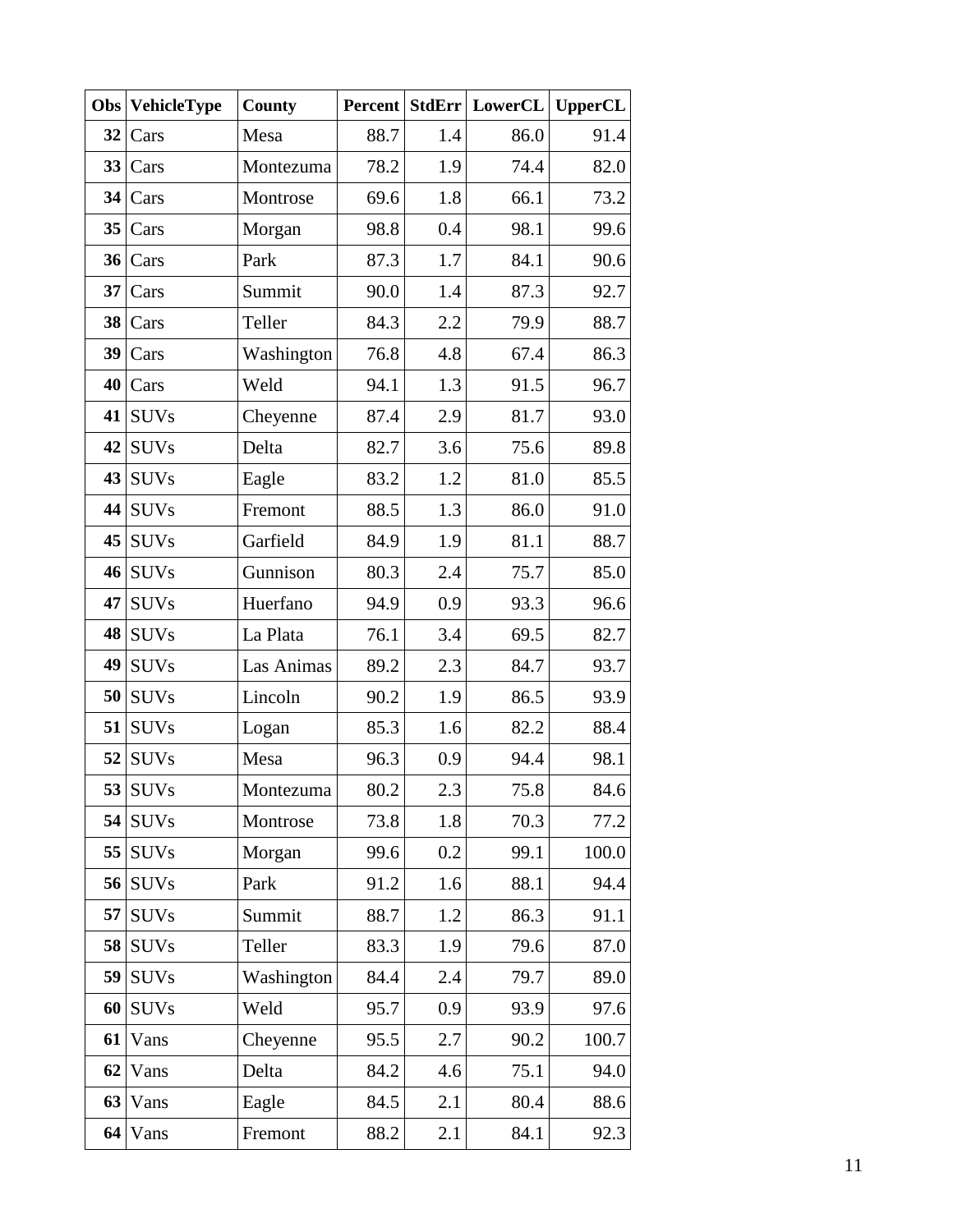| Obs | <b>VehicleType</b> | <b>County</b> | <b>Percent</b> |     | StdErr LowerCL | <b>UpperCL</b> |
|-----|--------------------|---------------|----------------|-----|----------------|----------------|
| 65  | Vans               | Garfield      | 85.0           | 1.8 | 81.5           | 88.6           |
| 66  | Vans               | Gunnison      | 81.4           | 2.4 | 76.7           | 86.0           |
| 67  | Vans               | Huerfano      | 96.6           | 1.0 | 94.6           | 98.6           |
| 68  | Vans               | La Plata      | 81.5           | 2.8 | 76.0           | 87.0           |
| 69  | Vans               | Las Animas    | 94.7           | 2.1 | 90.5           | 98.9           |
| 70  | Vans               | Lincoln       | 89.1           | 2.8 | 83.6           | 94.7           |
| 71  | Vans               | Logan         | 90.9           | 3.3 | 84.5           | 97.4           |
| 72  | Vans               | Mesa          | 94.6           | 1.9 | 90.8           | 98.3           |
| 73  | Vans               | Montezuma     | 87.2           | 3.1 | 81.2           | 93.2           |
| 74  | Vans               | Montrose      | 84.6           | 2.5 | 79.7           | 89.5           |
| 75  | Vans               | Morgan        | 97.6           | 1.0 | 95.6           | 99.7           |
| 76  | Vans               | Park          | 92.1           | 3.0 | 86.1           | 98.0           |
| 77  | Vans               | Summit        | 90.3           | 2.4 | 85.6           | 95.1           |
| 78  | Vans               | Teller        | 86.1           | 3.6 | 78.9           | 93.2           |
| 79  | Vans               | Washington    | 78.5           | 6.4 | 65.8           | 91.1           |
| 80  | Vans               | Weld          | 97.6           | 1.8 | 94.1           | 101.1          |
| 81  | Trucks             | Cheyenne      | 62.3           | 5.2 | 52.1           | 72.6           |
| 82  | Trucks             | Delta         | 67.1           | 6.1 | 55.2           | 79.0           |
| 83  | Trucks             | Eagle         | 83.1           | 2.0 | 79.1           | 87.0           |
| 84  | Trucks             | Fremont       | 80.0           | 1.4 | 77.2           | 82.8           |
| 85  | Trucks             | Garfield      | 81.8           | 2.0 | 77.9           | 85.7           |
| 86  | Trucks             | Gunnison      | 71.0           | 2.7 | 65.7           | 76.3           |
| 87  | Trucks             | Huerfano      | 85.4           | 1.9 | 81.7           | 89.2           |
| 88  | Trucks             | La Plata      | 63.9           | 3.0 | 58.1           | 69.7           |
| 89  | <b>Trucks</b>      | Las Animas    | 74.4           | 3.3 | 67.9           | 80.8           |
| 90  | <b>Trucks</b>      | Lincoln       | 74.5           | 3.3 | 68.0           | 81.0           |
| 91  | <b>Trucks</b>      | Logan         | 61.8           | 2.1 | 57.7           | 66.0           |
| 92  | <b>Trucks</b>      | Mesa          | 85.7           | 1.9 | 81.9           | 89.4           |
| 93  | <b>Trucks</b>      | Montezuma     | 61.5           | 3.5 | 54.6           | 68.5           |
| 94  | <b>Trucks</b>      | Montrose      | 56.9           | 2.1 | 52.7           | 61.1           |
| 95  | <b>Trucks</b>      | Morgan        | 88.4           | 1.3 | 85.9           | 90.9           |
| 96  | Trucks             | Park          | 78.8           | 2.9 | 73.1           | 84.6           |
| 97  | <b>Trucks</b>      | Summit        | 79.3           | 2.0 | 75.4           | 83.2           |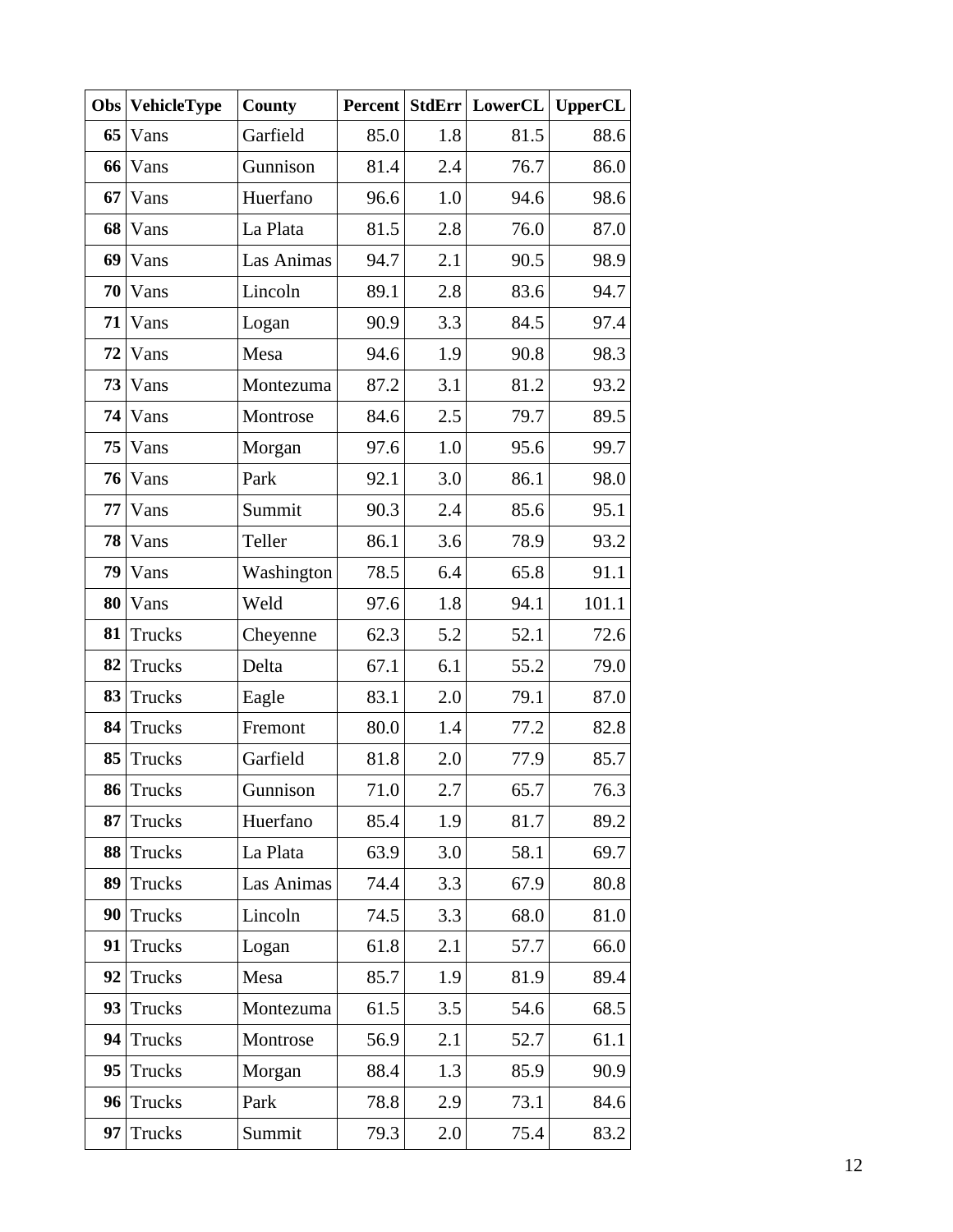| Obs | <b>VehicleType</b> | County     |      |      | <b>Percent StdErr LowerCL</b> | <b>UpperCL</b> |
|-----|--------------------|------------|------|------|-------------------------------|----------------|
| 98  | <b>Trucks</b>      | Teller     | 70.9 | 2.8  | 65.4                          | 76.5           |
| 99  | Trucks             | Washington | 56.9 | 3.7  | 49.7                          | 64.2           |
| 100 | <b>Trucks</b>      | Weld       | 81.5 | 3.1  | 75.4                          | 87.6           |
| 101 | Commercial         | Cheyenne   | 45.6 | 6.1  | 33.7                          | 57.6           |
| 102 | Commercial         | Delta      | 72.9 | 6.5  | 60.2                          | 85.7           |
| 103 | Commercial         | Eagle      | 68.8 | 4.8  | 59.5                          | 78.1           |
| 104 | Commercial         | Fremont    | 72.8 | 2.9  | 67.1                          | 78.5           |
| 105 | Commercial         | Garfield   | 84.4 | 4.0  | 76.6                          | 92.3           |
| 106 | Commercial         | Gunnison   | 72.8 | 4.9  | 63.1                          | 82.5           |
| 107 | Commercial         | Huerfano   | 72.8 | 4.3  | 64.3                          | 81.2           |
| 108 | Commercial         | La Plata   | 69.3 | 2.8  | 63.9                          | 74.8           |
| 109 | Commercial         | Las Animas | 72.8 | 5.4  | 62.2                          | 83.4           |
| 110 | Commercial         | Lincoln    | 63.6 | 8.0  | 47.9                          | 79.4           |
| 111 | Commercial         | Logan      | 68.1 | 6.8  | 54.8                          | 81.4           |
| 112 | Commercial         | Mesa       | 60.7 | 9.8  | 41.4                          | 80.0           |
| 113 | Commercial         | Montezuma  | 77.4 | 3.2  | 71.1                          | 83.8           |
| 114 | Commercial         | Montrose   | 68.9 | 3.0  | 63.0                          | 74.7           |
| 115 | Commercial         | Morgan     | 86.0 | 2.6  | 80.9                          | 91.2           |
| 116 | Commercial         | Park       | 87.0 | 6.4  | 74.4                          | 99.5           |
| 117 | Commercial         | Summit     | 80.2 | 2.9  | 74.6                          | 85.9           |
| 118 | Commercial         | Teller     | 59.7 | 7.6  | 44.8                          | 74.6           |
| 119 | Commercial         | Washington | 64.0 | 10.4 | 43.7                          | 84.3           |
| 120 | Commercial         | Weld       | 83.5 | 3.2  | 77.3                          | 89.8           |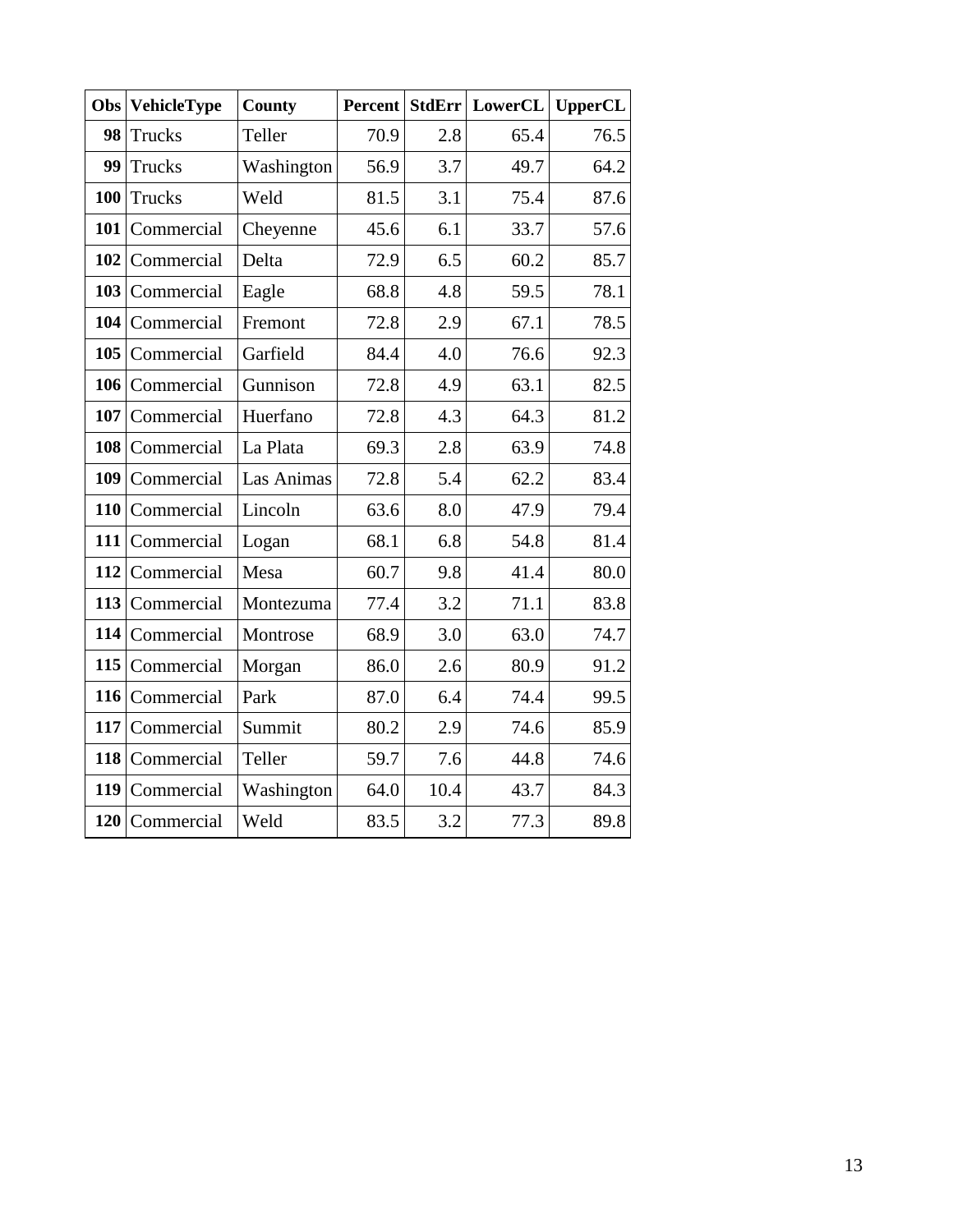Non-Observables: The non-observable rate of 4.3% for the study was well below the 10% limit established by NHTSA. Overall, there were 2,513 individuals for whom the use of seat belts could not be determined. Tinted windows, sun reflection, height of some trucks and commercial vehicles, and color of clothing/seat belts were among the reasons for the non-observable designation. Below are the non-observable rates by vehicle types:

| Vehicle     | <b>Non-Observable</b> | $\frac{1}{2}$         |
|-------------|-----------------------|-----------------------|
| <b>Type</b> | <b>Individuals</b>    | <b>Non-Observable</b> |
| Car         | 590                   | 4.2%                  |
| Van         | 77                    | 1.8%                  |
| <b>SUV</b>  | 755                   | 3.9%                  |
| Truck       | 1002                  | 5.9%                  |
| Commercial  | 89                    | 2.6%                  |
| Overall     | 2513                  | 4.3%                  |

Given the low non-observable rate and the exceptionally low standard error of 1.0% for the study, the overall seat belt usage rate of 84.6% appears, statistically, to be quite sound.

Successes: While it is difficult to track the impact of any one specific program or effort, the following list of possible explanations undoubtedly worked in concert to maintain the relatively high levels of seat belt usage in the State of Colorado.

- 1. The success of the educational efforts of CDOT and the Department of Public Health and Environment to inform the public of the dangers of not using seat belts.
- 2. An improvement in the general knowledge of the public of the need for the use of seat belts by vehicle operators and front seat passengers.
- 3. The "Click It or Ticket" program may have impacted drivers and front seat occupants enough to improve usage rates.
- 4. Enforcement efforts have impacted drivers and vehicle passengers and caused more awareness of the need to use seat belts.

Travel Variables: The following findings demonstrate the differences in seat belt usage when considering some of the variables involved in travel. From a road classification standpoint, seat belt usage was higher on local roads (86.5%) than on secondary roads (82.5%). While this difference in the road class usage rates would generally be attributed to the average speed on the roads, the corollary data on the speed variable does not support this attribution. Unlike previous studies, seat belts are not used more consistently at higher speeds than at lower speeds on rural Colorado streets and roads (see below). In this respect, the data for the "speed" variable is somewhat unique when compared to the results of other studies. Seat belt usage is the highest at low speeds (85.7%) while seat belt usage at speeds over 50 mph is 3.3% lower at 82.4%.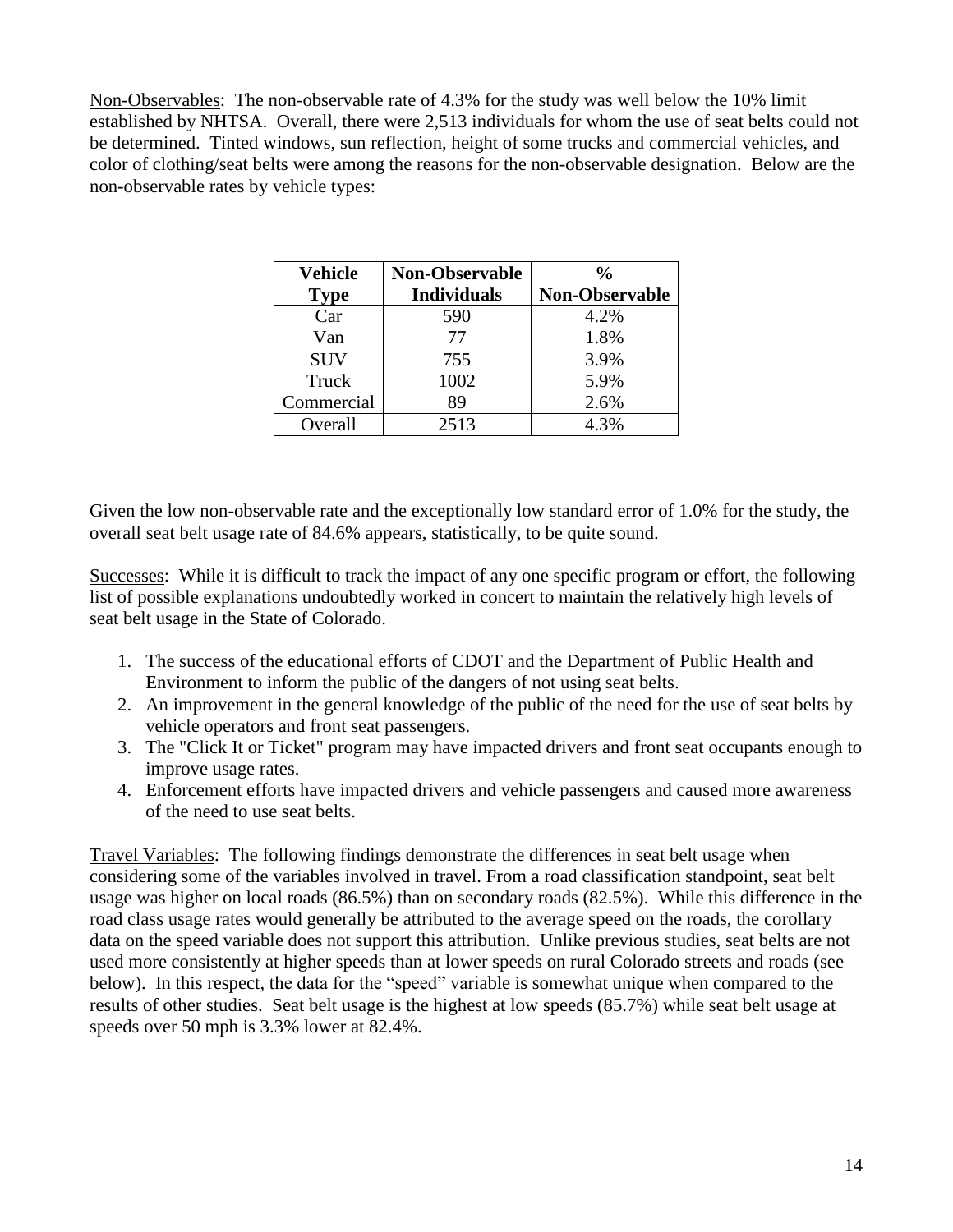| • Road Class <sup>*</sup> :                              | Secondary | 82.5% |
|----------------------------------------------------------|-----------|-------|
|                                                          | Local     | 86.5% |
| *Definitions of road classes are included in Appendix 2. |           |       |

| $\bullet$ | Speed observations: 0-30 mph |             | 85.7% |
|-----------|------------------------------|-------------|-------|
|           |                              | $31-50$ mph | 83.9% |
|           |                              | $50+mph$    | 82.4% |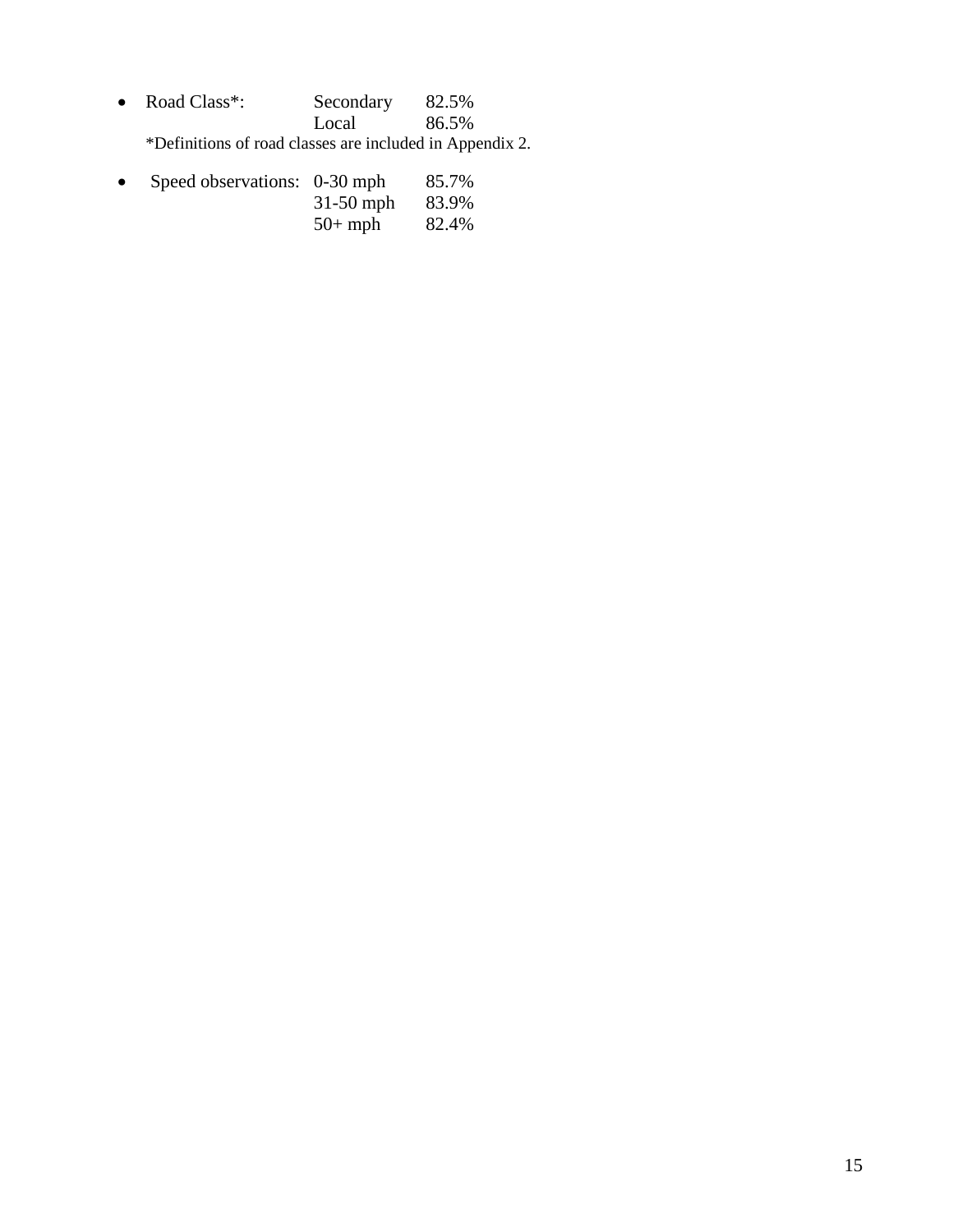# **CONCLUSIONS**

The 400 observation sites included in this study were surveyed during the two-week period from June 18 through July 1, 2017. Total observations of 43,428 vehicles yielded an estimate of 84.6% for rural seat belt usage. This usage rate is slightly higher than last year's rate of 84.4% and the 83.8% result for the Statewide Study this year, but statistically, all are essentially the same.

Pickup trucks had a relatively high usage rate of 76.1% even though it dropped from 77.9% in 2016. This is still well below the rates for other vehicle types. In agricultural states, secondary and rural road traffic is likely to have more pickup trucks that travel at lower speeds on local roads which, in most cases, contribute to an overall lower seat belt usage rate. However, given the anomaly of higher seat belt usage at lower speeds in this study that conclusion cannot be supported.

As in previous seat belt studies, vans and SUVs had the highest seat belt usage at 91.0% and 89.7%, respectively. Cars were also above the overall rate at 86.8%.

Among the 20 counties, Morgan County (94.9%) and Huerfano County (91.2%) had the highest overall usage rates, and Montrose was the lowest at 67.2%. Two counties had usage rates within the confidence levels of the overall study (82.6%-86.5%), six were above, and 12 were below. Of those 12 counties, nine were below 80.0%.

This was the sixth year wherein "non-observables" were officially recorded in seat belt studies. By rule, if observers are not able to see whether or not a driver or front seat occupant is buckled up, it is to be recorded as "non-observable." The overall non-observable rate for the study was 4.3%. Given this low non-observable rate and a standard error of 1.0%, the overall results of 84.6% can be considered a representative estimate of the seat belt usage rate of the rural population of Colorado.

The challenges of maintaining this high seat belt usage rate in a secondary law state will likely continue, but the investments in education and enforcement are proving worthwhile. The value of the return on investment, in terms of lives saved and social and economic saving, makes the effort one of the most important endeavors for the State of Colorado.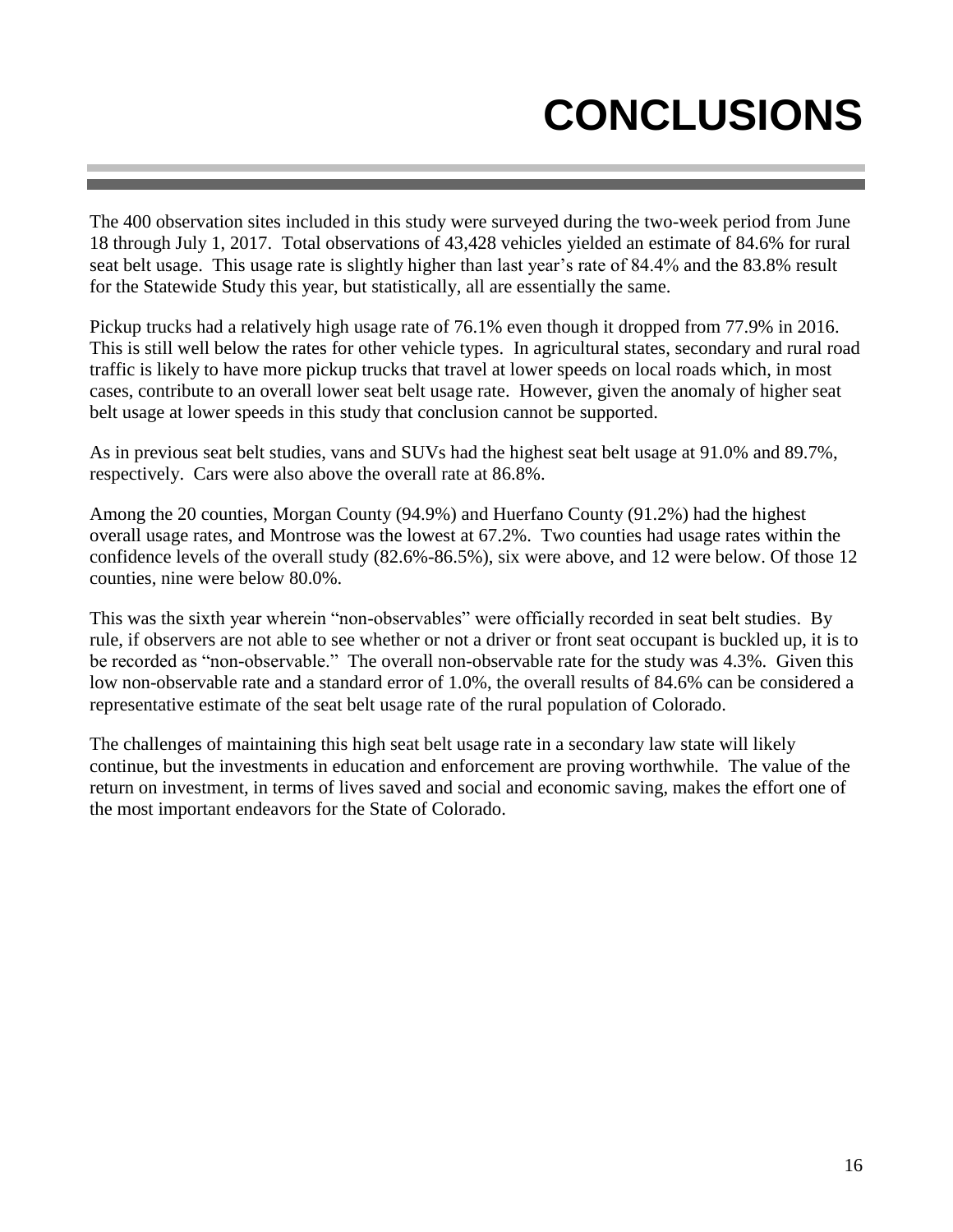### **APPENDICES**

#### **APPENDIX 1**

|                                 | Colorado Average Motor Vehicle Crash-Related Fatalities by County 2010-2014 |                         |                            |                            |  |  |  |  |  |  |
|---------------------------------|-----------------------------------------------------------------------------|-------------------------|----------------------------|----------------------------|--|--|--|--|--|--|
| FARS (2010-2014) State=Colorado |                                                                             |                         |                            |                            |  |  |  |  |  |  |
|                                 |                                                                             | <b>Average fatality</b> | <b>Fatality percentage</b> | <b>Cumulative fatality</b> |  |  |  |  |  |  |
| <b>State</b>                    | <b>County</b>                                                               | counts for 5 years      | within the state           | percentage                 |  |  |  |  |  |  |
| Colorado                        | <b>EL PASO</b>                                                              | 48.6                    | 10                         | 10                         |  |  |  |  |  |  |
| Colorado                        | <b>WELD</b>                                                                 | 41.2                    | 8.5                        | 18.5                       |  |  |  |  |  |  |
| Colorado                        | <b>DENVER</b>                                                               | 38.2                    | 7.9                        | 26.4                       |  |  |  |  |  |  |
| Colorado                        | <b>JEFFERSON</b>                                                            | 36.8                    | 7.6                        | 34                         |  |  |  |  |  |  |
| Colorado                        | <b>ADAMS</b>                                                                | 30                      | 6.2                        | 40.2                       |  |  |  |  |  |  |
| Colorado                        | <b>ARAPAHOE</b>                                                             | 25.2                    | 5.2                        | 45.4                       |  |  |  |  |  |  |
| Colorado                        | <b>LARIMER</b>                                                              | 21                      | 4.3                        | 49.7                       |  |  |  |  |  |  |
| Colorado                        | <b>PUEBLO</b>                                                               | 20.6                    | 4.2                        | 54                         |  |  |  |  |  |  |
| Colorado                        | <b>BOULDER</b>                                                              | 18.2                    | 3.8                        | 57.7                       |  |  |  |  |  |  |
| Colorado                        | <b>MESA</b>                                                                 | 15.6                    | 3.2                        | 60.9                       |  |  |  |  |  |  |
| Colorado                        | <b>DOUGLAS</b>                                                              | 13.8                    | 2.8                        | 63.8                       |  |  |  |  |  |  |
| Colorado                        | <b>LA PLATA</b>                                                             | 10.2                    | 2.1                        | 65.9                       |  |  |  |  |  |  |
| Colorado                        | <b>GARFIELD</b>                                                             | 8.4                     | 1.7                        | 67.6                       |  |  |  |  |  |  |
| Colorado                        | <b>FREMONT</b>                                                              | 7.2                     | 1.5                        | 69.1                       |  |  |  |  |  |  |
| Colorado                        | <b>DELTA</b>                                                                | 6.4                     | 1.3                        | 70.4                       |  |  |  |  |  |  |
| Colorado                        | <b>MORGAN</b>                                                               | 6.2                     | 1.3                        | 71.7                       |  |  |  |  |  |  |
| Colorado                        | <b>EAGLE</b>                                                                | $\sqrt{6}$              | 1.2                        | 72.9                       |  |  |  |  |  |  |
| Colorado                        | <b>MONTEZUMA</b>                                                            | 5.8                     | 1.2                        | 74.1                       |  |  |  |  |  |  |
| Colorado                        | <b>LAS ANIMAS</b>                                                           | 5.2                     | 1.1                        | 75.2                       |  |  |  |  |  |  |
| Colorado                        | <b>LINCOLN</b>                                                              | 5                       | 1                          | 76.3                       |  |  |  |  |  |  |
| Colorado                        | <b>KIT CARSON</b>                                                           | 4.8                     | $\mathbf{1}$               | 77.2                       |  |  |  |  |  |  |
| Colorado                        | <b>PARK</b>                                                                 | 4.6                     | 0.9                        | 78.2                       |  |  |  |  |  |  |
| Colorado                        | <b>OTERO</b>                                                                | 4.2                     | 0.9                        | 79.1                       |  |  |  |  |  |  |
| Colorado                        | <b>CHEYENNE</b>                                                             | $\overline{4}$          | $\overline{0.8}$           | 79.9                       |  |  |  |  |  |  |
| Colorado                        | <b>SUMMIT</b>                                                               | 4                       | 0.8                        | 80.7                       |  |  |  |  |  |  |
| Colorado                        | <b>ALAMOSA</b>                                                              | 3.8                     | 0.8                        | 81.5                       |  |  |  |  |  |  |
| Colorado                        | <b>MONTROSE</b>                                                             | 3.8                     | 0.8                        | 82.3                       |  |  |  |  |  |  |
| Colorado                        | <b>MOFFAT</b>                                                               | 3.8                     | $_{0.8}$                   | 83                         |  |  |  |  |  |  |
| Colorado                        | <b>CHAFFEE</b>                                                              | $\overline{3.6}$        | 0.7                        | 83.8                       |  |  |  |  |  |  |
| Colorado                        | <b>GUNNISON</b>                                                             | 3.6                     | 0.7                        | 84.5                       |  |  |  |  |  |  |
| Colorado                        | <b>CLEAR CREEK</b>                                                          | 3.5                     | 0.7                        | 85.3                       |  |  |  |  |  |  |
| Colorado                        | <b>ELBERT</b>                                                               | 3.4                     | 0.7                        | 86                         |  |  |  |  |  |  |
| Colorado                        | <b>WASHINGTON</b>                                                           | 3.4                     | 0.7                        | 86.7                       |  |  |  |  |  |  |
| Colorado                        | <b>LOGAN</b>                                                                | 3.2                     | 0.7                        | 87.3                       |  |  |  |  |  |  |
| Colorado                        | <b>BACA</b>                                                                 | $\overline{\mathbf{3}}$ | 0.6                        | 87.9                       |  |  |  |  |  |  |
| Colorado                        | <b>ROUTT</b>                                                                | $\mathfrak{Z}$          | 0.6                        | 88.6                       |  |  |  |  |  |  |
| Colorado                        | <b>HUERFANO</b>                                                             | 2.8                     | 0.6                        | 89.1                       |  |  |  |  |  |  |
| Colorado                        | <b>PROWERS</b>                                                              | 2.8                     | 0.6                        | 89.7                       |  |  |  |  |  |  |
| Colorado                        | <b>YUMA</b>                                                                 | 2.8                     | 0.6                        | 90.3                       |  |  |  |  |  |  |
| Colorado                        | <b>COSTILLA</b>                                                             | 2.5                     | 0.5                        | 90.8                       |  |  |  |  |  |  |
| Colorado                        | <b>DOLORES</b>                                                              | 2.5                     | 0.5                        | 91.3                       |  |  |  |  |  |  |
| Colorado                        | <b>SAGUACHE</b>                                                             | 2.5                     | 0.5                        | 91.8                       |  |  |  |  |  |  |
| Colorado                        | <b>SAN MIGUEL</b>                                                           | 2.5                     | 0.5                        | 92.4                       |  |  |  |  |  |  |
| Colorado                        | <b>BLOOMFIELD</b>                                                           | 2.4                     | 0.5                        | 92.8                       |  |  |  |  |  |  |
| Colorado                        | <b>RIO GRANDE</b>                                                           | 2.4                     | 0.5                        | 93.3                       |  |  |  |  |  |  |
| Colorado                        | <b>CONEJOS</b>                                                              | 2.3                     | 0.5                        | 93.8                       |  |  |  |  |  |  |
| Colorado                        | <b>ARCHULETA</b>                                                            | 2.2                     | 0.5                        | 94.3                       |  |  |  |  |  |  |
| Colorado                        | <b>GRAND</b>                                                                | 2.2                     | 0.5                        | 94.7                       |  |  |  |  |  |  |
| Colorado                        | <b>TELLER</b>                                                               | 2.2                     | 0.5                        | 95.2                       |  |  |  |  |  |  |
| Colorado                        | LAKE                                                                        | 2                       | 0.4                        | 95.6                       |  |  |  |  |  |  |
| Colorado                        | <b>PHILLIPS</b>                                                             | $\boldsymbol{2}$        | 0.4                        | 96                         |  |  |  |  |  |  |
| Colorado                        | PITKIN                                                                      | 2                       | 0.4                        | 96.4                       |  |  |  |  |  |  |
| Colorado                        | <b>RIO BLANCO</b>                                                           | $\overline{c}$          | 0.4                        | 96.8                       |  |  |  |  |  |  |
| Colorado                        | <b>SAN JUAN</b>                                                             | $\mathbf{2}$            | 0.4                        | 97.2                       |  |  |  |  |  |  |
| Colorado                        | <b>SEDGWICK</b>                                                             | $\overline{c}$          | 0.4                        | 97.6                       |  |  |  |  |  |  |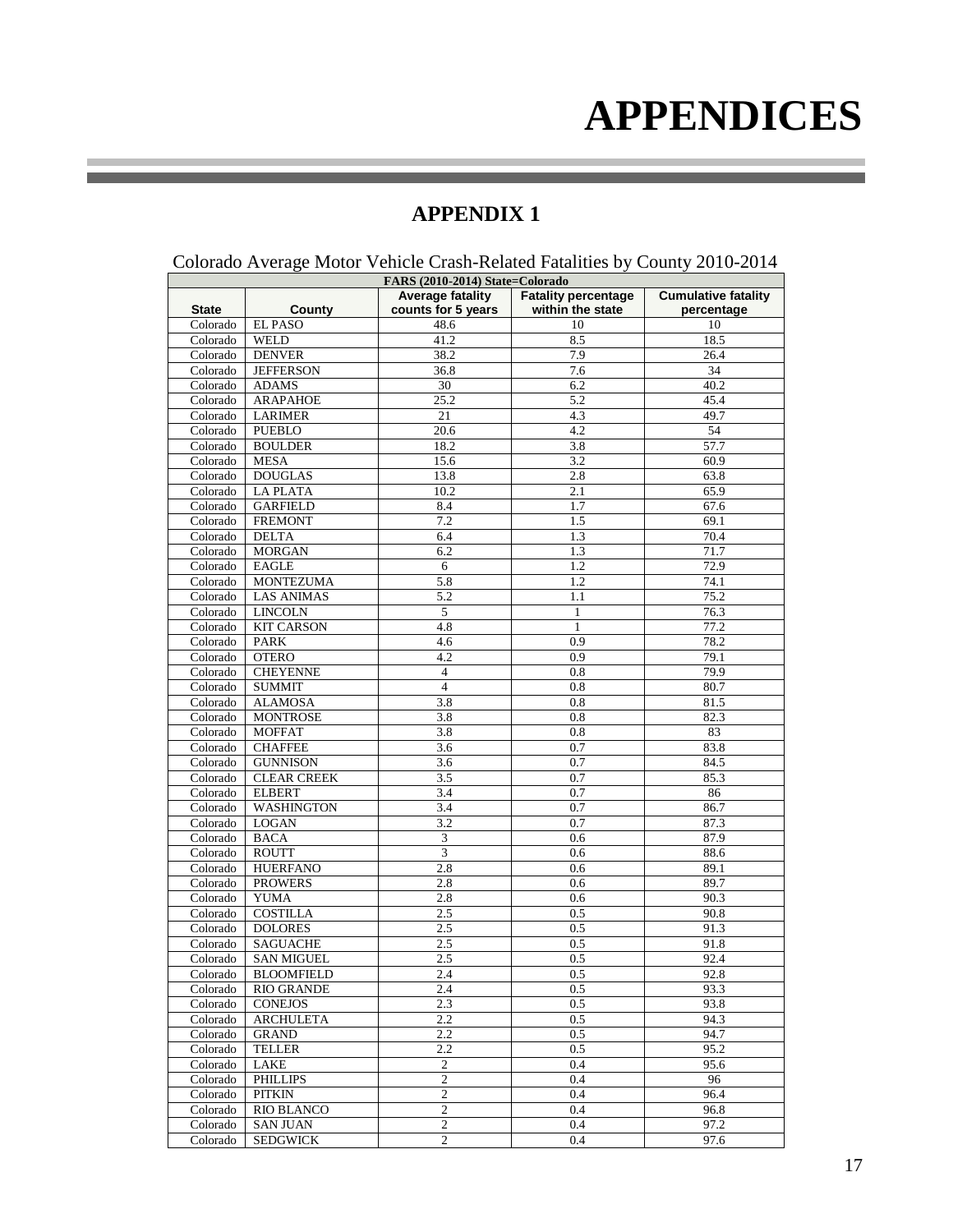| Colorado | <b>CUSTER</b>   | 1.8 | 0.4 | 98   |
|----------|-----------------|-----|-----|------|
| Colorado | <b>BENT</b>     | 1.7 | 0.3 | 98.3 |
| Colorado | <b>KIOWA</b>    | 1.5 | 0.3 | 98.7 |
| Colorado | <b>OURAY</b>    | 1.5 | 0.3 | 99   |
| Colorado | <b>CROWLEY</b>  |     | 0.2 | 99.2 |
| Colorado | <b>GILPIN</b>   |     | 0.2 | 99.4 |
| Colorado | <b>HINSDALE</b> |     | 0.2 | 99.6 |
| Colorado | <b>JACKSON</b>  |     | 0.2 | 99.8 |
| Colorado | <b>MINERAL</b>  |     | 0.2 | 100  |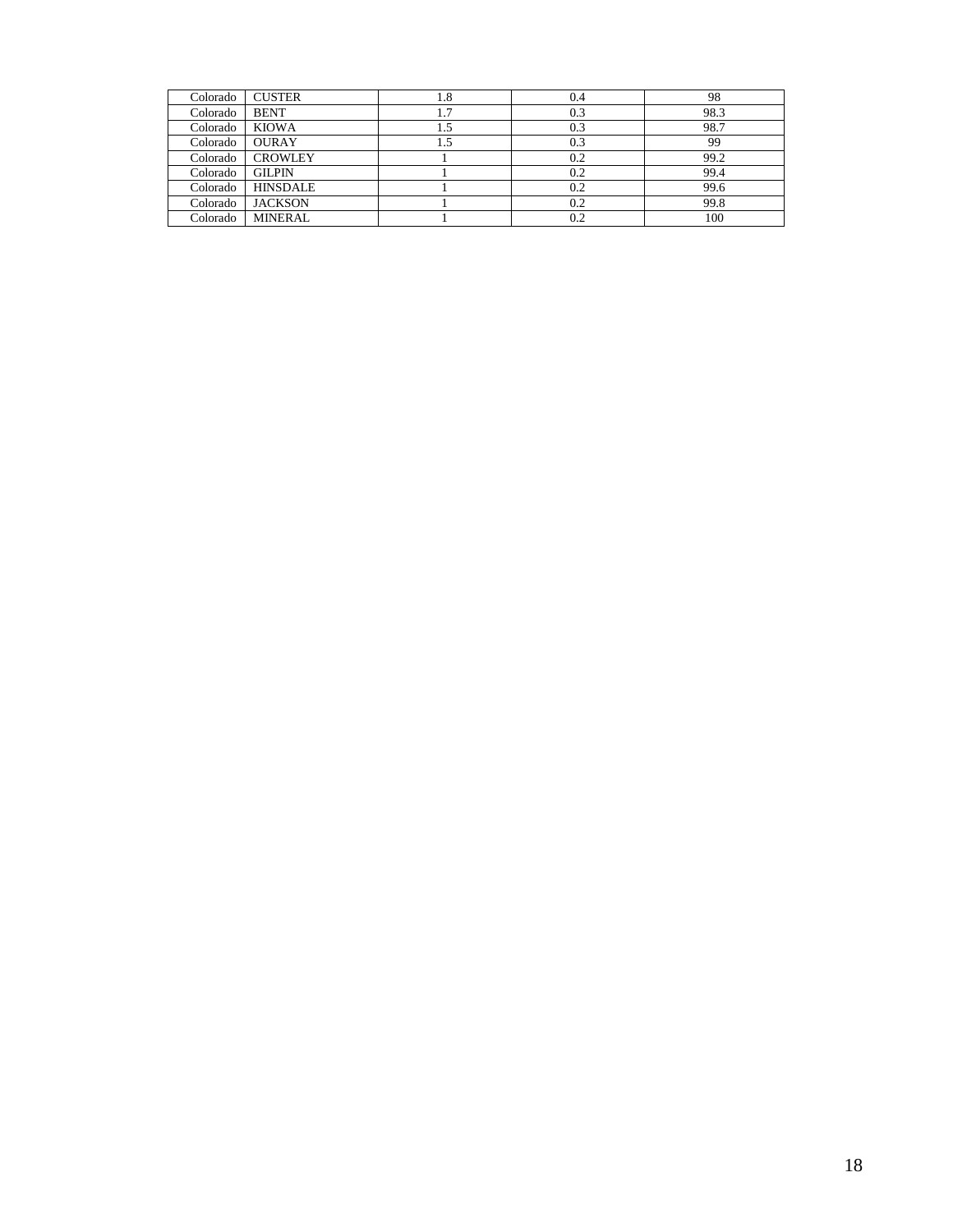#### **Codes for Road Segment File**

| Code              | Road Class         | Definition                                                  |
|-------------------|--------------------|-------------------------------------------------------------|
| S <sub>1100</sub> | Primary Road       | Primary roads are generally divided, limited-access         |
|                   |                    | highways within the interstate highway system or under      |
|                   |                    | state management, and are distinguished by the presence     |
|                   |                    | of interchanges. These highways are accessible by ramps     |
|                   |                    | and may include some toll highways.                         |
| S <sub>1200</sub> | Secondary Road     | Secondary roads are main arteries, usually in the U.S.      |
|                   |                    | Highway, State Highway or County Highway system.            |
|                   |                    | These roads have one or more lanes of traffic in each       |
|                   |                    | direction, may or may not be divided, and usually have      |
|                   |                    | at-grade intersections with many other roads and            |
|                   |                    | driveways. They often have both a local name and a          |
|                   |                    | route number.                                               |
| S <sub>1400</sub> | Local Neighborhood | These are generally paved non-arterial streets, roads, or   |
|                   | Road, Rural Road,  | byways that usually have a single lane of traffic in each   |
|                   | <b>City Street</b> | direction. Roads in this feature class may be privately or  |
|                   |                    | publicly maintained. Scenic park roads would be included    |
|                   |                    | in this feature class, as would (depending on the region of |
|                   |                    | the country) some unpaved roads.                            |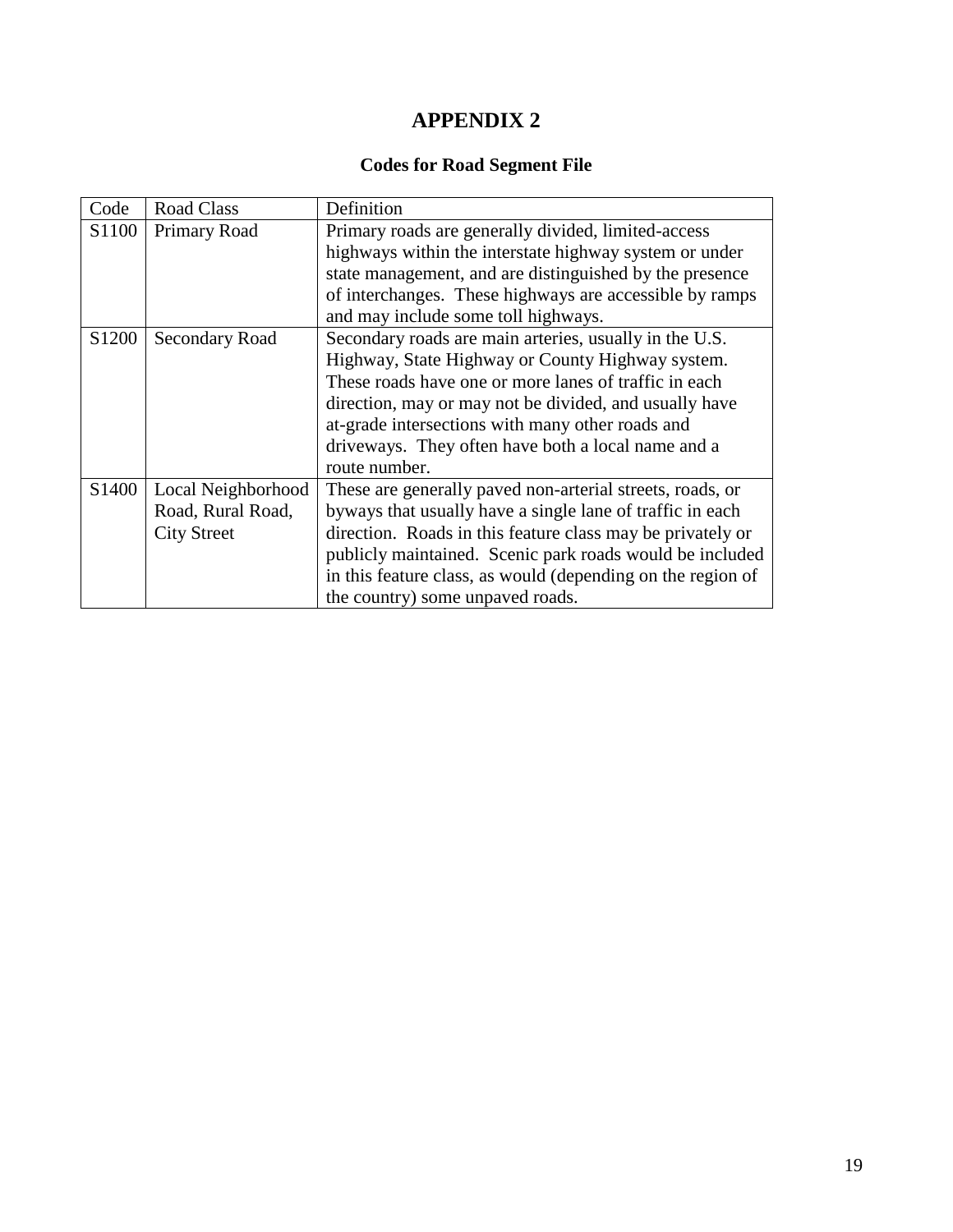|              | <b>MTFCC Code</b> |                |              |
|--------------|-------------------|----------------|--------------|
| County       | <b>S1200</b>      | <b>S1400</b>   | <b>Total</b> |
|              | (Secondary)       | (Local)        |              |
| Cheyenne     | 20                | 0              | 20           |
| Delta        | 20                | $\overline{0}$ | 20           |
| Eagle        | 20                | $\overline{0}$ | 20           |
| Fremont      | 20                | $\overline{0}$ | 20           |
| Garfield     | 20                | $\overline{0}$ | 20           |
| Gunnison     | 20                | $\overline{0}$ | 20           |
| Huerfano     | 20                | $\overline{0}$ | 20           |
| La Plata     | 20                | $\overline{0}$ | 20           |
| Las Animas   | 20                | $\overline{0}$ | 20           |
| Lincoln      | 20                | $\overline{0}$ | 20           |
| Logan        | 20                | $\overline{0}$ | 20           |
| Mesa         | $\mathbf{1}$      | 19             | 20           |
| Montezuma    | 20                | $\overline{0}$ | 20           |
| Montrose     | 20                | $\overline{0}$ | 20           |
| Morgan       | 20                | $\overline{0}$ | 20           |
| Park         | $\overline{2}$    | 18             | 20           |
| Summit       | 20                | $\overline{0}$ | 20           |
| Teller       | $\mathbf{1}$      | 19             | 20           |
| Washington   | 20                | $\theta$       | 20           |
| Weld         | 3                 | 17             | 20           |
| <b>Total</b> | 327               | 73             | 400          |

### **Number of Rural Segments Selected (n) by County and MTFCC**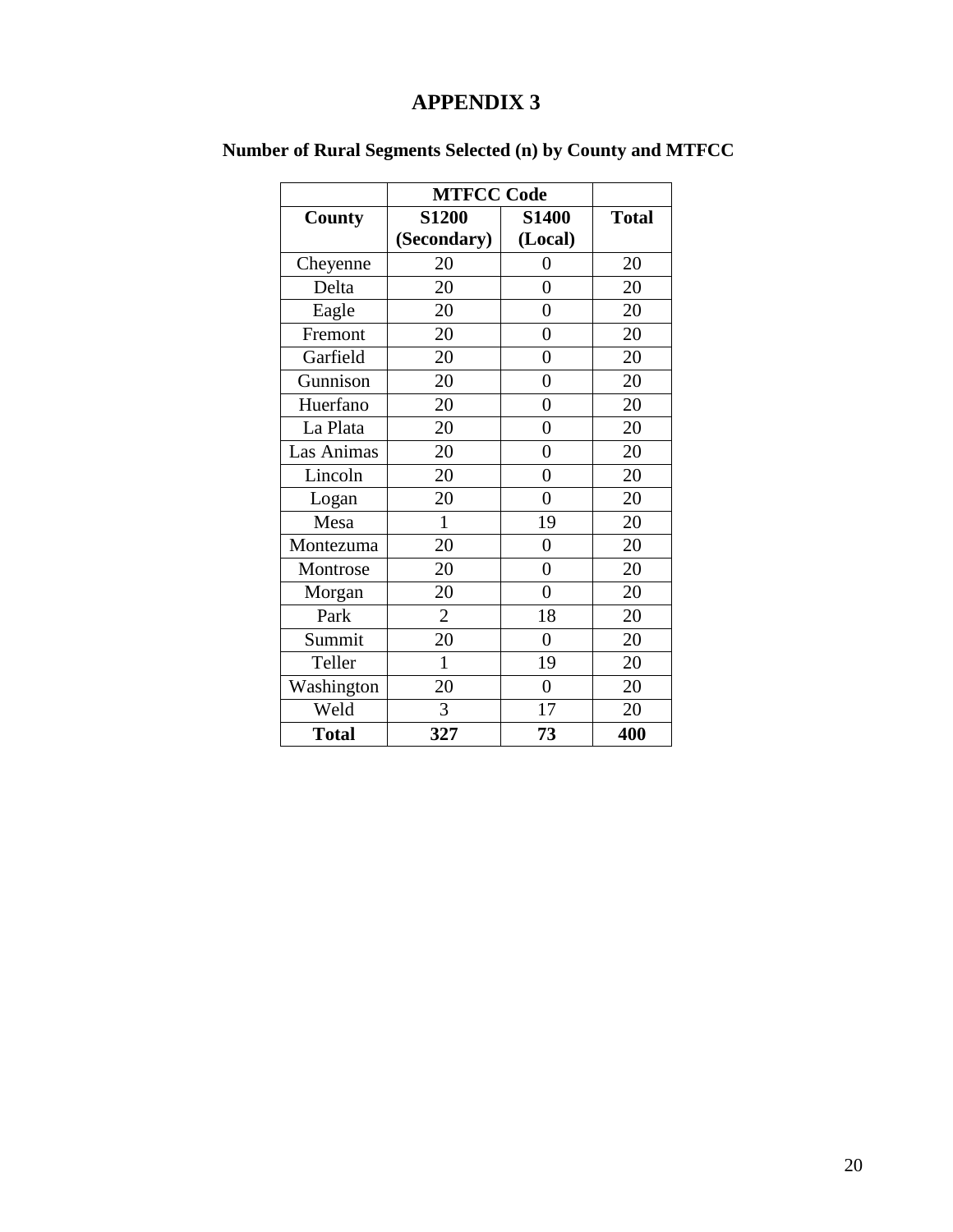| County     | <b>MTFCC</b>      | <b>Sampling</b> | <b>Selection</b>   |
|------------|-------------------|-----------------|--------------------|
|            |                   | Weight          | <b>Probability</b> |
| Cheyenne   | S1200             | 12              | 0.0855             |
| Delta      | S1200             | 30              | 0.0337             |
| Eagle      | S1200             | 20              | 0.0504             |
| Fremont    | S1200             | 20              | 0.0493             |
| Garfield   | S1200             | 22              | 0.0464             |
| Gunnison   | S1200             | 13              | 0.0778             |
| Huerfano   | S1200             | 5               | 0.1887             |
| La Plata   | S1200             | 43              | 0.0230             |
| Las Animas | S1200             | 12              | 0.0820             |
| Lincoln    | S1200             | 5               | 0.1869             |
| Logan      | S1200             | 11              | 0.0881             |
| Mesa       | S1200/S1400       | 436             | 0.0023             |
| Montezuma  | S1200             | 63              | 0.0159             |
| Montrose   | S <sub>1200</sub> | 23              | 0.0430             |
| Morgan     | S1200             | $\overline{7}$  | 0.1515             |
| Park       | S1200/S1400       | 414             | 0.0024             |
| Summit     | S1200             | 5               | 0.2000             |
| Teller     | S1200/S1400       | 181             | 0.0055             |
| Washington | S1200             | 11              | 0.0952             |
| Weld       | S1200/S1400       | 616             | 0.0016             |

### **Weights for the Rural Seat Belt Usage Observational Survey**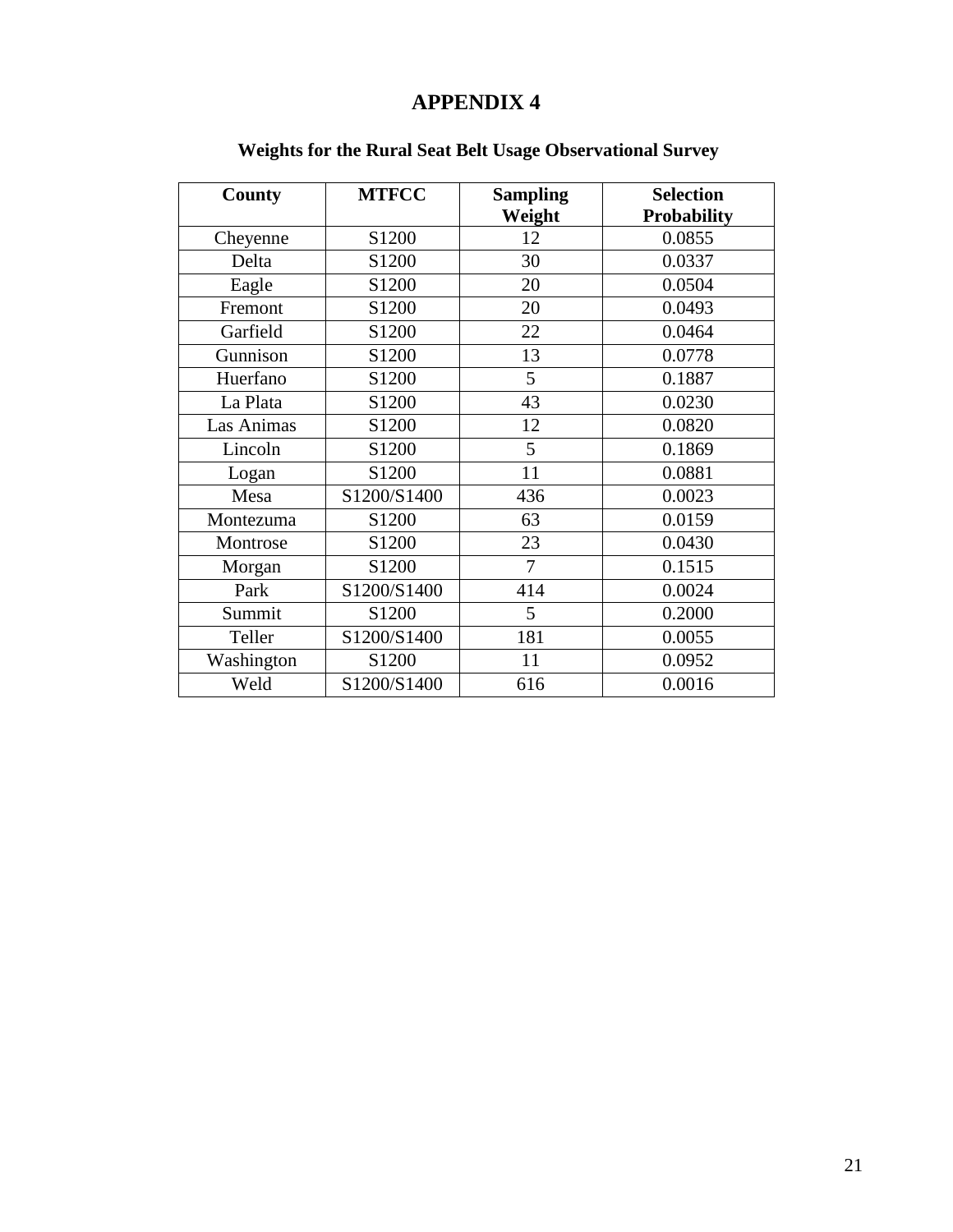#### **Training Syllabus**

Welcome and distribution of equipment Survey overview Data collection techniques Definitions of belt/booster seat use, passenger vehicles Observation protocol Weekday/weekend/rush hour/non-rush hour Weather conditions Duration at each site Scheduling and rescheduling Site Assignment Sheet Daylight Temporary impediments such as weather Permanent impediments at data collection sites Site locations Locating assigned sites Interstate ramps and surface streets Direction of travel/number of observed lanes Non-intersection requirement Alternate site selection Data collection forms Cover sheet Recording observations Recording alternate site information Assembling forms for shipment Safety and security Timesheet and expense reports Field practice at ramps and surface streets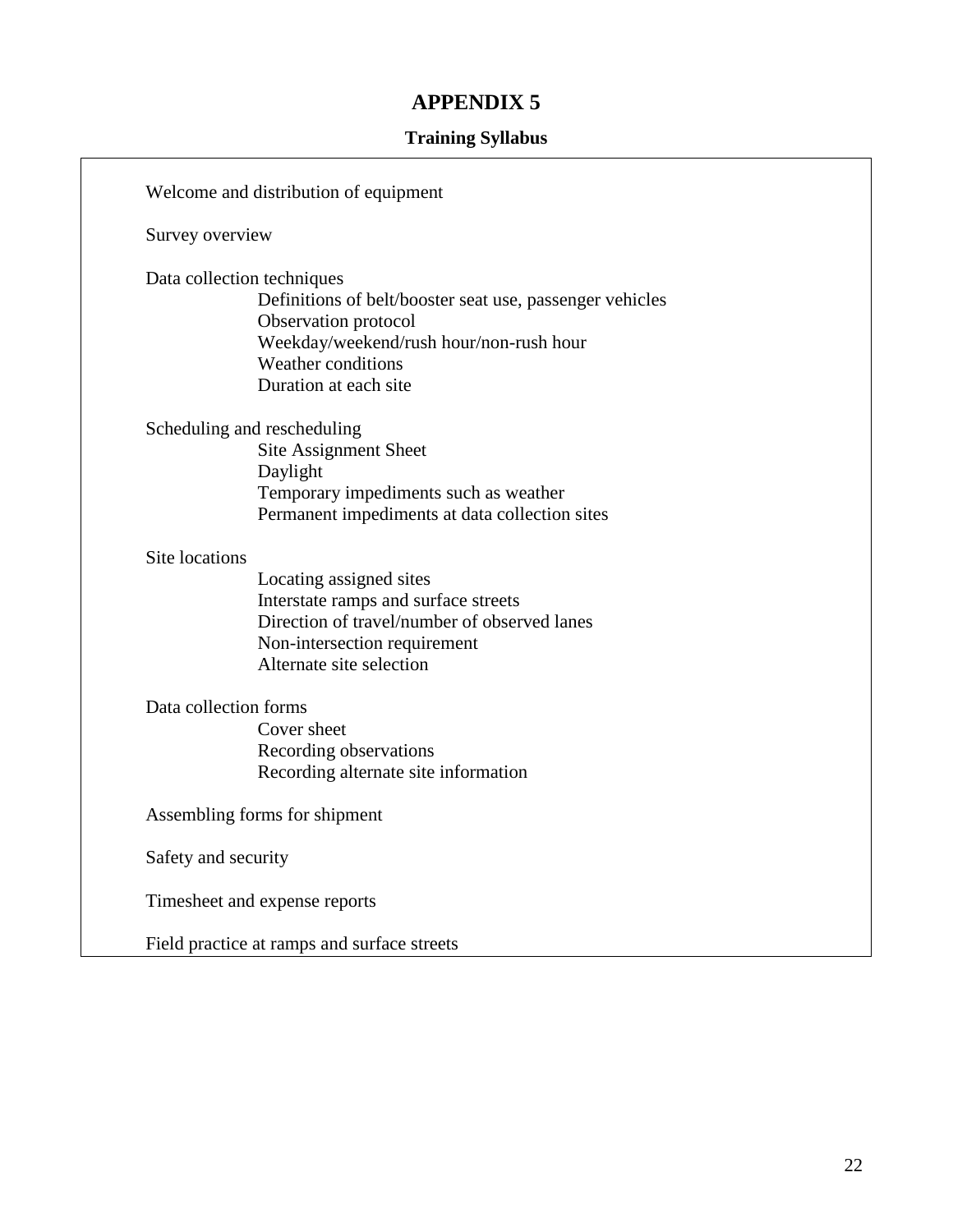**Data Collection Form**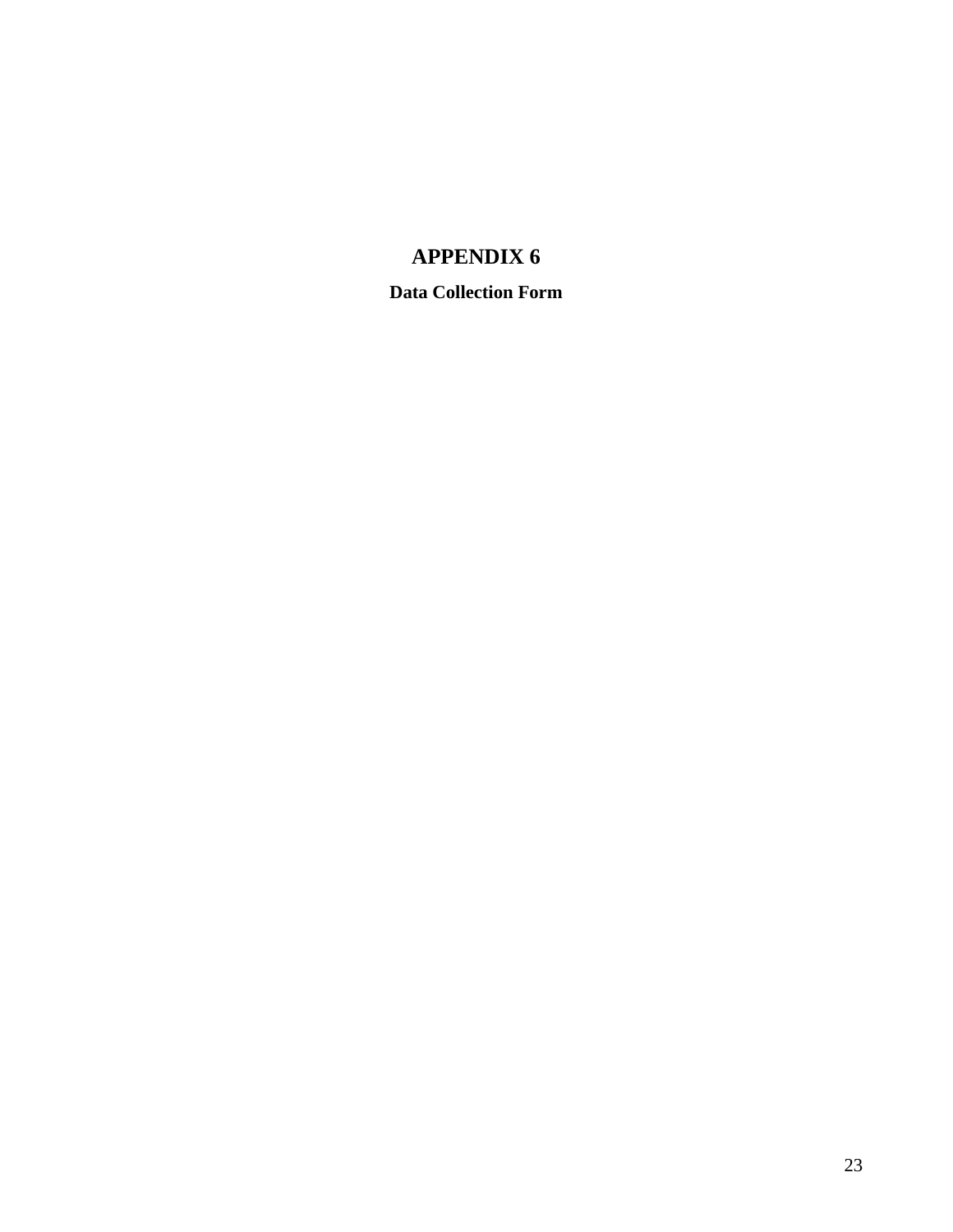| _First Week                                                | __ Second Week<br>Page ___ of ___ |                |                |                |                                                                                                              |                |                 |                |                        |                |             |                    |               |                |                                                          |                  |               |                |                   |                |
|------------------------------------------------------------|-----------------------------------|----------------|----------------|----------------|--------------------------------------------------------------------------------------------------------------|----------------|-----------------|----------------|------------------------|----------------|-------------|--------------------|---------------|----------------|----------------------------------------------------------|------------------|---------------|----------------|-------------------|----------------|
| <b>County No.:</b>                                         |                                   |                | <b>County:</b> |                |                                                                                                              |                | <b>Site No:</b> |                |                        |                |             | Observer(s):       |               |                |                                                          |                  |               |                |                   |                |
| # Lanes Available:<br>Weather<br>$1 = clear$<br>$2 = rain$ |                                   |                |                |                | <b>Site Location:</b><br><b>Speed</b><br>$1 = 0.30 \text{ MPH}$<br>$2 = 31 - 50 \text{ MPH}$<br>$3 = 50$ MPH |                |                 |                | Date (Month/Day/Year): |                |             |                    |               |                | Day of Week:<br><b>Sun Mon Tues Wed Thurs</b><br>Fri Sat |                  |               |                |                   |                |
| $3 = snow$<br># Lanes Observed:<br>$4 = f \circ g$         |                                   |                |                |                |                                                                                                              |                |                 |                |                        |                |             | <b>Start Time:</b> | a.m.          |                |                                                          | <b>End Time:</b> |               | a.m.           |                   |                |
|                                                            |                                   |                |                |                |                                                                                                              |                |                 |                |                        |                | p.m.        |                    |               |                |                                                          | p.m.             |               |                |                   |                |
|                                                            |                                   |                | <b>CARS</b>    |                |                                                                                                              |                | <b>VANS</b>     |                |                        |                | <b>SUVs</b> |                    |               |                | <b>LIGHT TRUCKS</b>                                      |                  |               |                | <b>COMMERCIAL</b> |                |
| Line#                                                      |                                   | <b>Driver</b>  |                | Passenger      | <b>Driver</b>                                                                                                |                | Passenger       |                | <b>Driver</b>          |                |             | Passenger          | <b>Driver</b> |                |                                                          | Passenger        | <b>Driver</b> |                | Passenger         |                |
|                                                            | Yes                               | N <sub>0</sub> | Yes            | N <sub>0</sub> | Yes                                                                                                          | N <sub>0</sub> | Yes             | N <sub>o</sub> | Yes                    | N <sub>0</sub> | Yes         | N <sub>0</sub>     | Yes           | N <sub>0</sub> | Yes                                                      | N <sub>0</sub>   | Yes           | N <sub>0</sub> | Yes               | N <sub>0</sub> |
| $\mathbf{1}$                                               |                                   |                |                |                |                                                                                                              |                |                 |                |                        |                |             |                    |               |                |                                                          |                  |               |                |                   |                |
| $\overline{2}$                                             |                                   |                |                |                |                                                                                                              |                |                 |                |                        |                |             |                    |               |                |                                                          |                  |               |                |                   |                |
| $\overline{\mathbf{3}}$                                    |                                   |                |                |                |                                                                                                              |                |                 |                |                        |                |             |                    |               |                |                                                          |                  |               |                |                   |                |
| $\overline{\mathbf{4}}$                                    |                                   |                |                |                |                                                                                                              |                |                 |                |                        |                |             |                    |               |                |                                                          |                  |               |                |                   |                |
| 5                                                          |                                   |                |                |                |                                                                                                              |                |                 |                |                        |                |             |                    |               |                |                                                          |                  |               |                |                   |                |
| 6                                                          |                                   |                |                |                |                                                                                                              |                |                 |                |                        |                |             |                    |               |                |                                                          |                  |               |                |                   |                |
| $\overline{7}$                                             |                                   |                |                |                |                                                                                                              |                |                 |                |                        |                |             |                    |               |                |                                                          |                  |               |                |                   |                |
| 8                                                          |                                   |                |                |                |                                                                                                              |                |                 |                |                        |                |             |                    |               |                |                                                          |                  |               |                |                   |                |
| $\boldsymbol{9}$                                           |                                   |                |                |                |                                                                                                              |                |                 |                |                        |                |             |                    |               |                |                                                          |                  |               |                |                   |                |
| 10                                                         |                                   |                |                |                |                                                                                                              |                |                 |                |                        |                |             |                    |               |                |                                                          |                  |               |                |                   |                |
| 11                                                         |                                   |                |                |                |                                                                                                              |                |                 |                |                        |                |             |                    |               |                |                                                          |                  |               |                |                   |                |
| 12                                                         |                                   |                |                |                |                                                                                                              |                |                 |                |                        |                |             |                    |               |                |                                                          |                  |               |                |                   |                |
| 13                                                         |                                   |                |                |                |                                                                                                              |                |                 |                |                        |                |             |                    |               |                |                                                          |                  |               |                |                   |                |
| 14                                                         |                                   |                |                |                |                                                                                                              |                |                 |                |                        |                |             |                    |               |                |                                                          |                  |               |                |                   |                |
| $\overline{15}$                                            |                                   |                |                |                |                                                                                                              |                |                 |                |                        |                |             |                    |               |                |                                                          |                  |               |                |                   |                |
| Page<br>Total                                              |                                   |                |                |                |                                                                                                              |                |                 |                |                        |                |             |                    |               |                |                                                          |                  |               |                |                   |                |
| <b>Site</b>                                                |                                   |                |                |                |                                                                                                              |                |                 |                |                        |                |             |                    |               |                |                                                          |                  |               |                |                   |                |
| <b>Total</b>                                               |                                   |                |                |                |                                                                                                              |                |                 |                |                        |                |             |                    |               |                |                                                          |                  |               |                |                   |                |
| Non-                                                       |                                   |                |                |                |                                                                                                              |                |                 |                |                        |                |             |                    |               |                |                                                          |                  |               |                |                   |                |

### **Colorado Seat Belt Usage – Field Survey Form – Survey: \_\_\_\_\_\_\_\_\_\_\_\_\_\_\_\_\_\_\_\_\_\_\_\_\_\_**